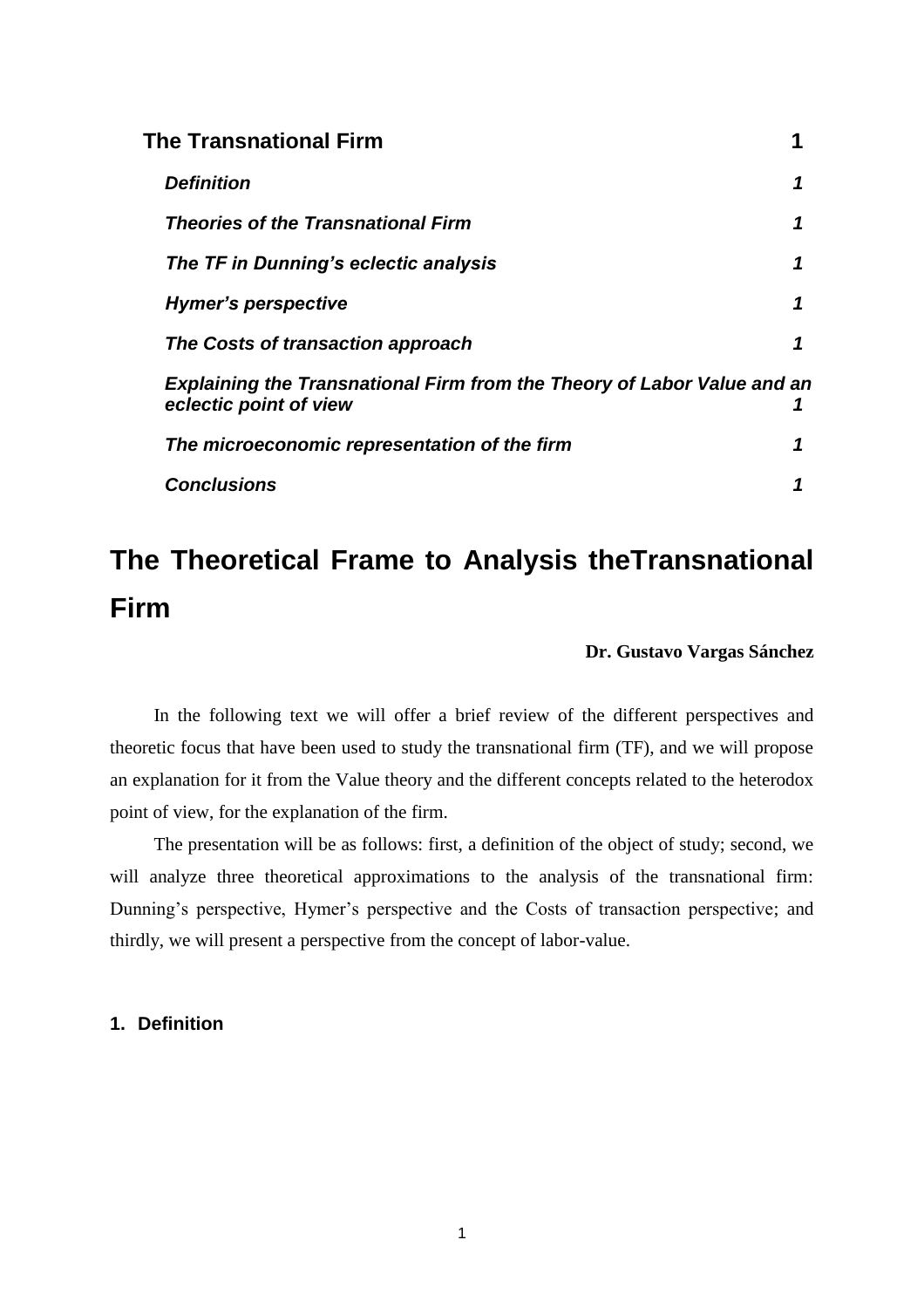In general, there is a consensus that the Transnational firm is one that operates in more than one country. This criteria can be stricter, for example:  $Vernon<sup>1</sup>$  says that for a firm to be considered a transnational it must operate in six or more countries. However, less strict criteria are more common, for example:  $Dunning<sup>2</sup>$  refers to the transnational firms as those which own and control productive infrastructure, which includes factories, mines, oil refineries, offices, etc.in more than one country. In the same way, Brook and Remmers<sup>3</sup> state that a multinational firm is that which operates firms in foreign countries, be they manufacturers or supply services. Caves<sup>4</sup> defines the multinational firm as the one that controls and administers the local production - in plants - in at least two countries. And Hirsch<sup>5</sup> says that a firm is transnational when it acquires or establishes a factory in a foreign country. Eitman, Stonehill and Mofett<sup>6</sup> define the multinational firm as the firm that has branches, affiliates, or subsidiaries in a foreign country. This includes firms which are service oriented, such as consultants, management, construction, legal, marketing, entertainment, banking, telecommunications and tourism<sup>7</sup>. The official criteria in the United States<sup>8</sup> and the United Nations Economic and Social Council<sup>9</sup> also use a wide perspective, in the sense that a TF is a firm that decides to acquire or open establishments in the exterior.

Therefore, we conclude that, for our purpose, the transnational firm is the company or enterprise which operates in more than one country, specifically the "mega corporation"<sup>10</sup> or giant enterprises $^{11}$ .

#### *Objectives of the Transnational Firm*

<sup>1</sup> Vernon, Raymond, "Sovereignty at Bay. The Multinational Spread of US Enterprices", *Basic Books*, Nueva York, 1971.

<sup>2</sup> Dunning, John H., "The multinational enterprises: The background", en Dunning, Jhon H *The Multinational Enterprise*, Ed., Allen & Unwin, Londres, 1971. En español: "La empresa multinacional: antecedentes" en *La empresa multinacional*, compilador J. H. Dunning, Ed., FCE, México, 1976.

<sup>3</sup> Brooke, Michael Z. y Remmers, H. Lee, *The Strategy of Multinational Enterprise"*, American Elsevier Publishing Co., Nueva York, 1972.

<sup>4</sup> Caves, R., *Multinational enterprise and economic analysis*, Ed., Cambridge University Press Segunda Edición, Estados Unidos, 1996.

<sup>5</sup> Hirsch, S., "Multinacional: How Different are they?" en *Centre National de la Recherche Scientificque*, 1973. <sup>6</sup> Although some economists argue that there is a difference between the TF and the multinational firm, we

believe that this difference does not affect the theoretical analysis and therefore use the term TF.

<sup>7</sup> Eiteman D, Stonehill A, y Moffett M., *Multinational Business Finance*, Ed., décima edición, Pearson, Estados Unidos, 2004, p. 2.

<sup>8</sup> Departamento de Comercio, "Survey of Currente Business" del Bureau of Economic Análisis, Washinton, 1985.

<sup>9</sup> Naciones Unidas, "Las corporaciones multinacionales en el desarrollo mundial", Centro sobre Empresas Transnacionales, Naciones Unidas, Nueva York, 1973.

<sup>&</sup>lt;sup>10</sup> Eichner, 1976.

 $11$  Chandler, 1969.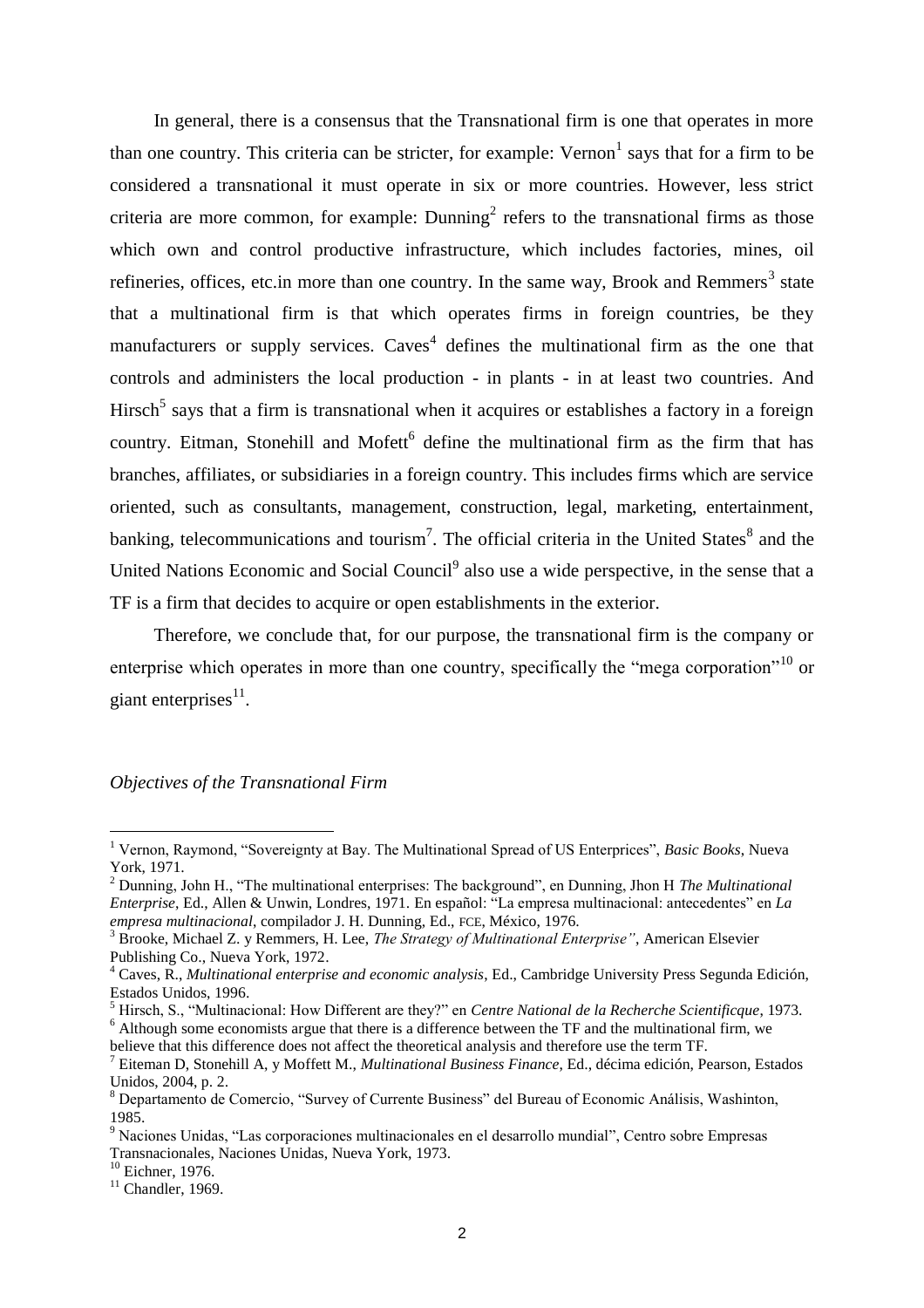One of the first and most important theoretical analysis of the way the transnational firm operates in Mexico was carried out by Fajnzylber and Martínez Tarragó. This analysis allowed them to clearly state the transnational firms' objectives. They are as follows: "Its objectives, of private character, are simple, well defined, and permanent: profitability and growth, evaluated as its integrated operations at a global market level and in a long-term perspective".<sup>12</sup>

From the finance theoretics' perspective there can be at least two alternative objectives for the firms administration:  $a$ ) the maximization of the investors' wealth, and  $b$ ) the maximization of the corporation's wealth.<sup>13</sup> These considerations are relevant to explain the firm"s insertion into the different environments in which it takes part, and leads us to the problem of the distribution of surplus, which represents a conflict of interests between the economic agents that conform the firm.

Whatever the interpretation and use of profits, the firm's economic purpose is to create value, in other words to produce profits which can be used to distribute amongst investors or to reinvest, for growth or for accumulating or for both.

# **2. Theories of the Transnational Firm**

 $\overline{a}$ 

In this section we will firstly look at Dunning's theory, Hymer's secondly and last but not least the Costs of Transaction theory.

<sup>12</sup> Fajnzylber, F. y T. Martínez Tarragó, *Las empresa transnacionales. Expansión a nivel mundial y proyección en la industria mexicana*. FCE, México, 1976.

<sup>&</sup>lt;sup>13</sup> The first perspective - according to Eitman *et al.*, - is the dominant perspective in the majority of courses in the world, particularly in Anglo-American schools (United States, Canada, Australia and New Zealand). However, it is not always realistic due to the differences in philosophy and culture that exists between the Anlgo-American markets and the rest of the world. Under the first model "the firm *must maximize the investors earnings,* as the sum of capital earnings and dividends, for a given level of risk. Alternatively, the firm must minimize risk to shareholders for a given yield rate". p.4. The Agency Theory is the study of how shareholders can motivate the administrators to accept the previous model's prescriptions. The second vision, which dominates the European and Japanese markets, suggests that the corporations" objective is *to maximize the corporations' wealth.* The shareholder is considered just one more member of the groups of interest of the corporation, as are the administrators, laborer, the local community, suppliers, acreedores, and even the government. From this point of view, the markets' function is not assumed to be efficient or not, this is unimportant because the firm"s objective is not oriented solely at the shareholders. p.5.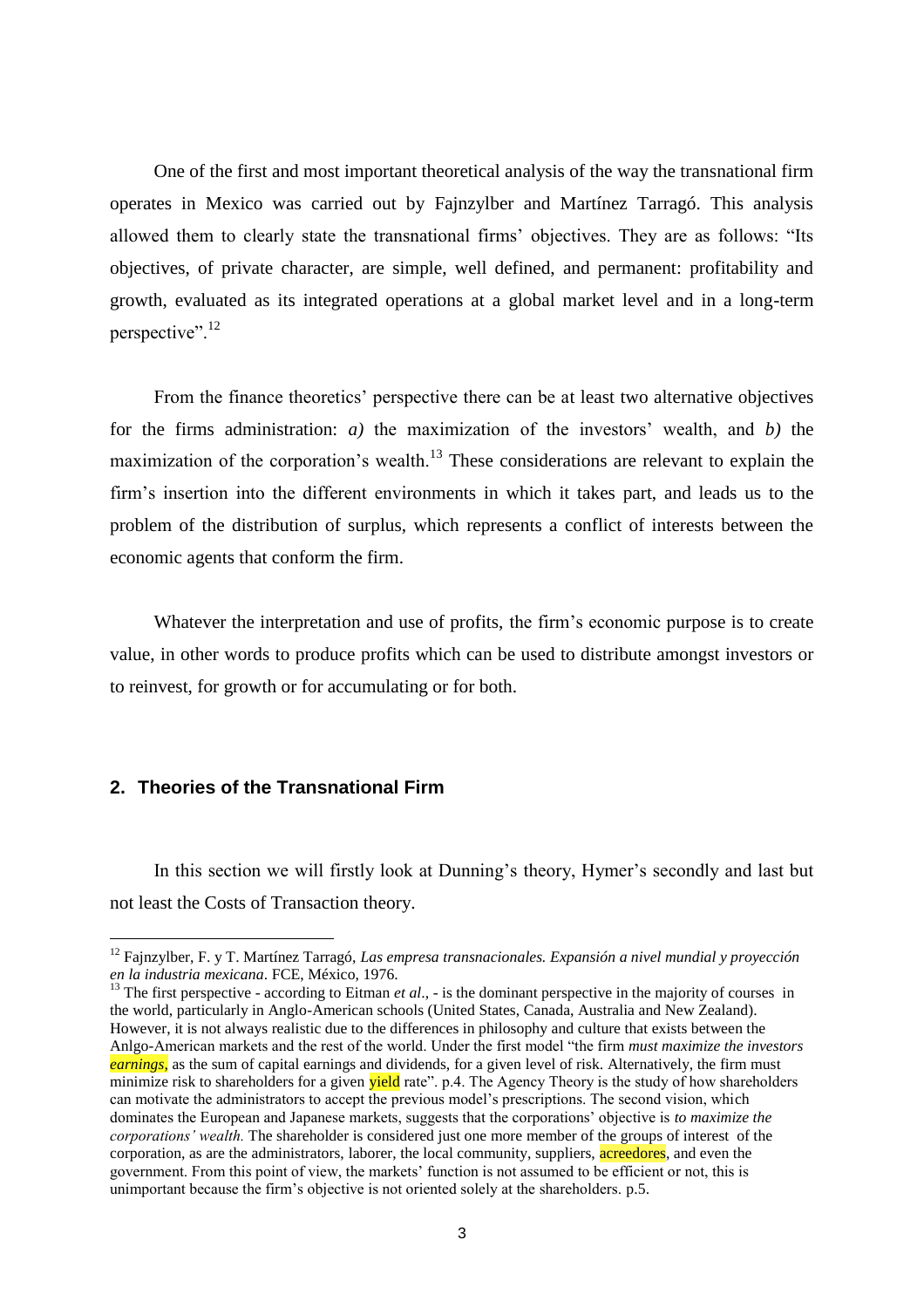# **2.1. The TF in Dunning's eclectic analysis**

To this author, the starting point should be "an eclectic paradigm of international production"<sup>14</sup> from which we highlight:

- a. Perfect competition does not exist, firms are not all equal and price takers. Instead, he suggests that we should start from the idea that enterprises are different, and the leaders have an "advantage" that explains the superior income compared to its competitors.
- b. Information does not flow freely between firms, and therefore enterprises are not equal, on the contrary the "good use of the advantage" allows it the possibility to increase its activities, or to have income through rights if other companies wish to use its advantage.
- c. The firm is not indifferent to the place that it chooses to produce, nor with who it trades. On the contrary the firm chooses the best place and starts commercial relationships to create and develop its advantage. Through these it produces the best way through activities that create value. Also, it doesn't leave commercial flows to the markets free functioning, instead it coordinates and increases the inter and intra firm activities.<sup>15</sup>

These three characteristics of Dunning's eclectic paradigm<sup>16</sup> look to interpret, theoretically, the transnational firm"s functioning, and are the result of what this author calls "the firm's ability" to use the allocation of factors and the creation of new advantages.<sup>17</sup>

<sup>&</sup>lt;sup>14</sup> Dunning (1988). p.1

<sup>15</sup> *Ibidem* .

<sup>&</sup>lt;sup>16</sup> As Dunning analyzes the micro and macro aspects of the multinational firm he states that "in the future" economic analysis, within itself, will have a less important role in the theorization of the multinational firm, than that which he has observed in the past. Simultaneously, economic analysis, in conjunction with other disciplines, especially the organization's theory, seems to offer new light on the study of the determinants and behavior of the multinationals, and of the interaction between them as well as the other economic agents… to understand the forms, contents and consequences of globalization of the economic activity, international business students must be more eclectic in their intellectual search…" J.H. Dunning, *The globalization of business. The challenge of the 1990s.* Ed., Routledge, London and New York, 1992, pp. 37,38.

<sup>&</sup>lt;sup>17</sup> According to Dunning, the assumptions of perfect competition in the field of international commerce are "unacceptable" because, among other reasons, the market's imperfections, the firms' different objectives, the presence of inefficiency X, the structural sub-utilization of existing resources in the economy, because of the existence of barriers to trade, being artificial as well as natural, the effect of government intervention in price fixing that is not related to efficiency but rather with equality and sovereignty, etc., and finally the presence of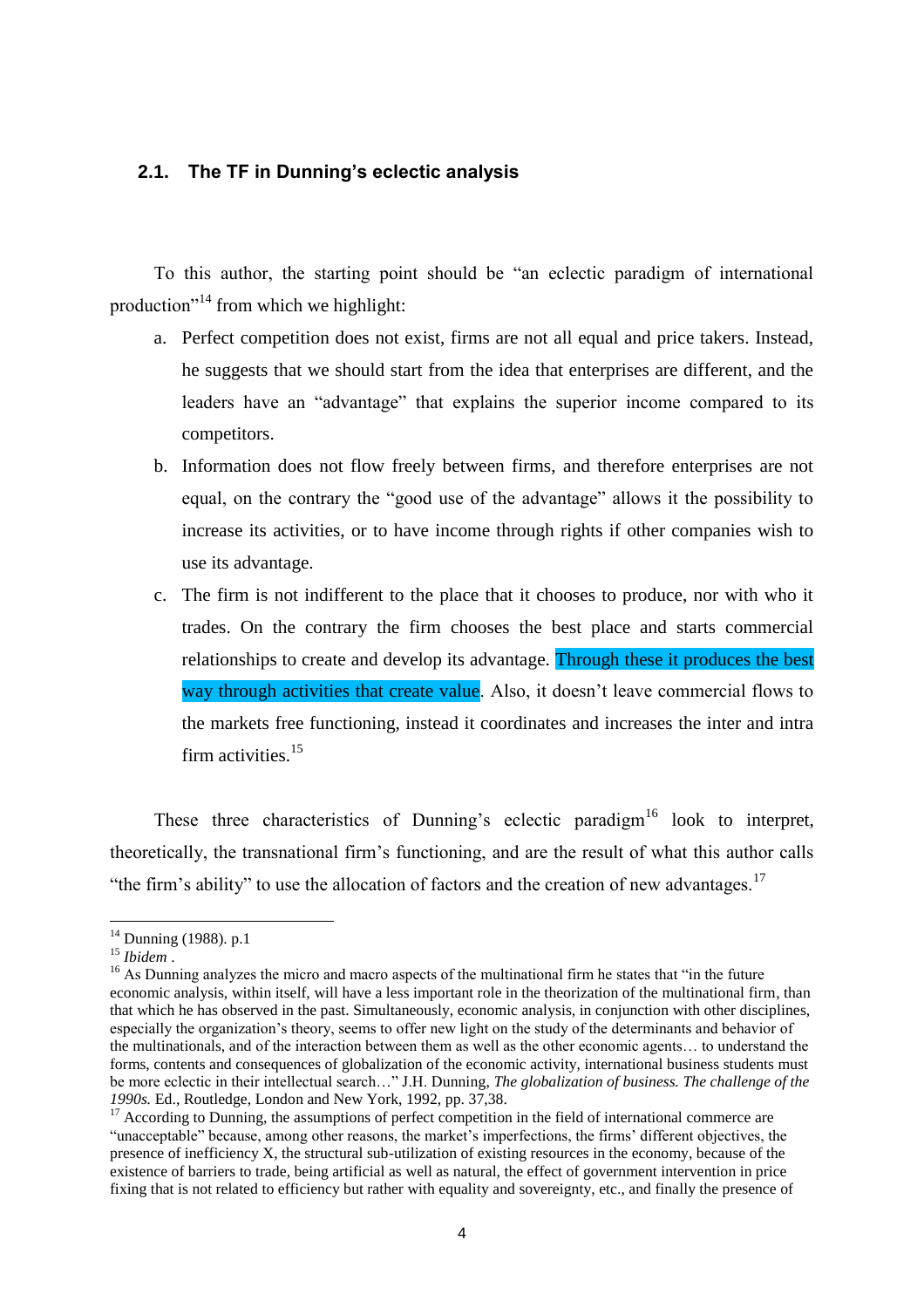The TF analysis requires that his paradigm, rest upon the Theory of Factor Distribution at least in part, and also on the Economic Organization Theory, in which the relative efficiency of the market is recognized in "eclectic" terms, as are the hierarchical structures that govern the assignment of resources within the firm.

Also, we should emphasize that his eclectic position comes from his use of "*advantages*", a concept that in conjunction with the firm"s "*abilities*", resemble the Theory of Competitive Advantages, moving it away from the neoclassic paradigm.

His definition of competitiveness is of note, as it is based on the relative performance of the firm as a whole, in relation to what it perceives as its main competitors, or as its ability to buy and sell in a particular range of products, or to capture a specific market.<sup>18</sup>

One of the main elements of Dunning"s proposed paradigm lies on two factors that - he considers - have introduced faults in the market. These factors can be framed in what is called the economy of knowledge and location.

#### **The economy of knowledg**e

Penrose was the first economist who stressed the role of knowledge in the firm. She was able to realize that the firm not only produces goods and services, but also knowledge, which is a product of the concrete activities that are managed within the company and its relationship with the environment in which it develops. To this economist knowledge is so important, that she sees this and the ability (managerial ability) as the explanation for the growth of the firm, furthermore it is the main limiting factor for the firm"s expansion. Similarly, Dunning finds knowledge as the limiting factor for the firm"s growth.

The world that Dunning analyzes is different from the one where competition is perfect because of the existence of two classes of knowledge.

- a. The knowledge of the creation and use of resources.<sup>19</sup>
- b. The knowledge of the organization of economic activity.<sup>20</sup>

<u>.</u>

dynamic factors such as technological innovation. All these factors weaken the principle of comparative advantages as a guide for decisions regarding the allotment of resources between countries. Dunning (1998). Pp. 48-49.

<sup>18</sup> *Ibidem*

<sup>&</sup>lt;sup>19</sup> For this factor, Dunning refers to the "firm's and countries' ability to innovate new products, processes and materials, or to make better use of existing ones, and coordinate production and marketing these in a more efficient manner. Such knowledge includes not only the technology of products and processes, but also the complimentary activities such as acquisition, finance, marketing among others." Op. Cit. p.3

<sup>&</sup>lt;sup>20</sup> This point refers to the firm's capacity to incorporate or organize new activities internally, for example: to integrate new activities to the chain of aggregate value (vertical integration) or through the value chain (horizontal integration). These activities may be attained within one country or several. Op. Cit. p.3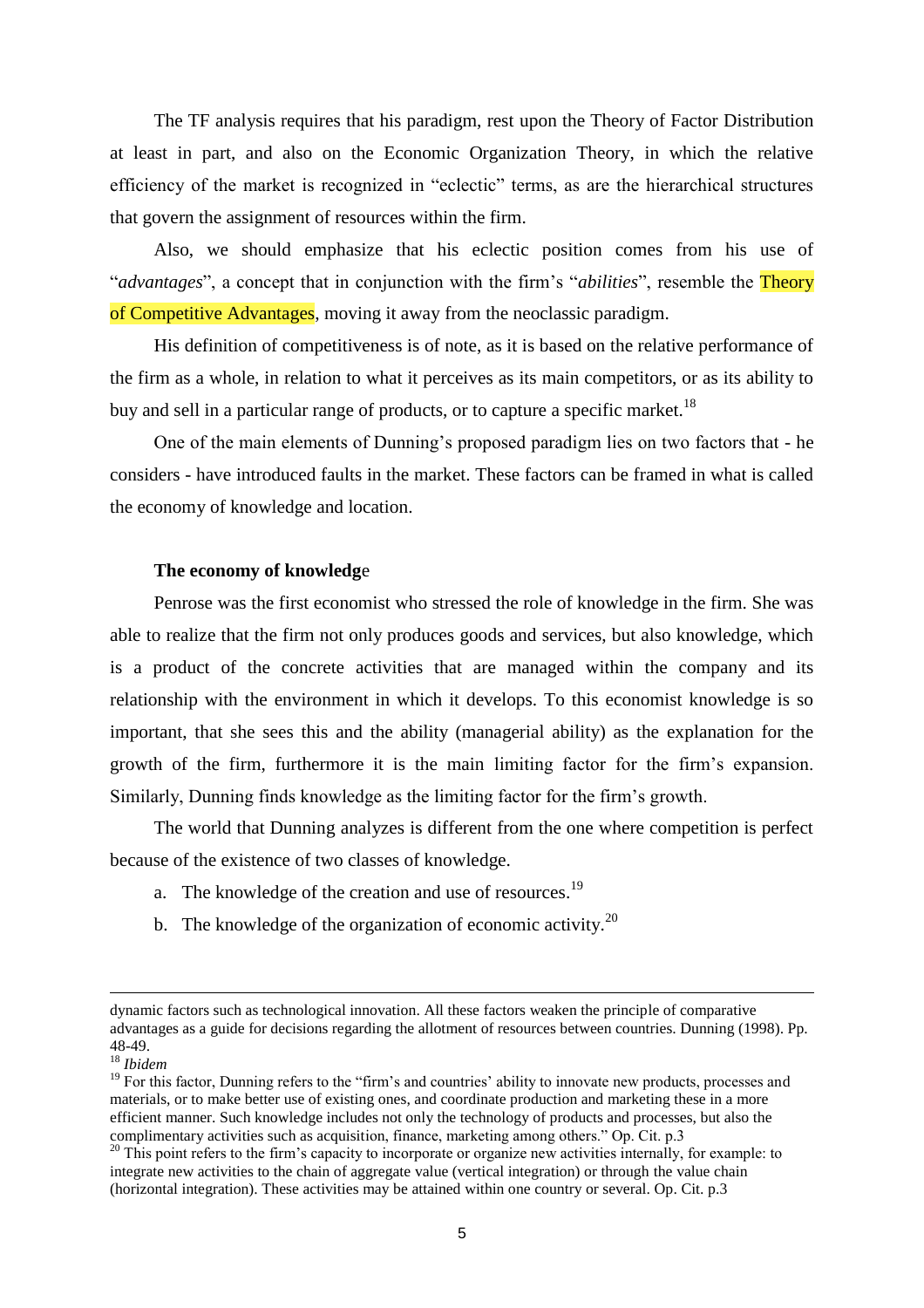What is important is that these forms of knowledge, according to Dunning and Penrose, create the conditions that expand the limits of the firm"s growth. Firstly, through the economies of variable proportions or economies of scale, and later through catch-up economies and synergy. Regarding the two factors of knowledge Dunning underscores the following:

- a. They cannot be thought of as given factors, they must always be created.
- b. Their creation is not linked to the resources from a specific location, they may have mobility between nations.
- c. To ensure production, the firm must give it certain protection against its diffusion (it is not a public good) before it yields normal benefits.
- d. He also suggests the existence of market flaws. $21$

When we analyze the firm from the labor's perspective (be it direct or associated to indirect activities) we assume the existence and creation of knowledge, as well as its utilization for the design and management of the firm"s competitive strategies. Although this area (knowledge) has not been developed under the perspective of value, it's not incompatible with the concept of labor-value. If we narrow knowledge down to the two forms that Dunning has highlighted, it is clear that the managers of said knowledge are a group of employees (managers) who are the highest segment of the hierarchy of the firm"s value. Because of which, we can suggest that the knowledge processes are, without doubt, related to the creation of value and also explain the processes of growth and accumulation.

# **Explanation for the growth and location of the firm**

Dunning, Hymer and Caves agree that the transnational firms are the modern equivalent of the national or local multi-plant firms<sup>22</sup> that appeared during the second half of the XIX century. This idea has lead Dunning to investigate the causes of growth and location of the multi-plant firms.

Regarding the growth of the multi-plant and the TF, Dunning offers the following historic and institutional explaining factors:

 $^{21}$  Op. Cit. p.3

 $22$  It is relevant to point out that this analysis by the post keyenesian school is centered around the oligopolic firm, which is the departure point that determines the type of theory that can be formed. In other words, our investigation does not assume a model of perfect competition in order to later develop a monopolistic or oligopolistic model. The new, micro theory of the firm (post keyenesian) is an oligopolistic theory of the firm.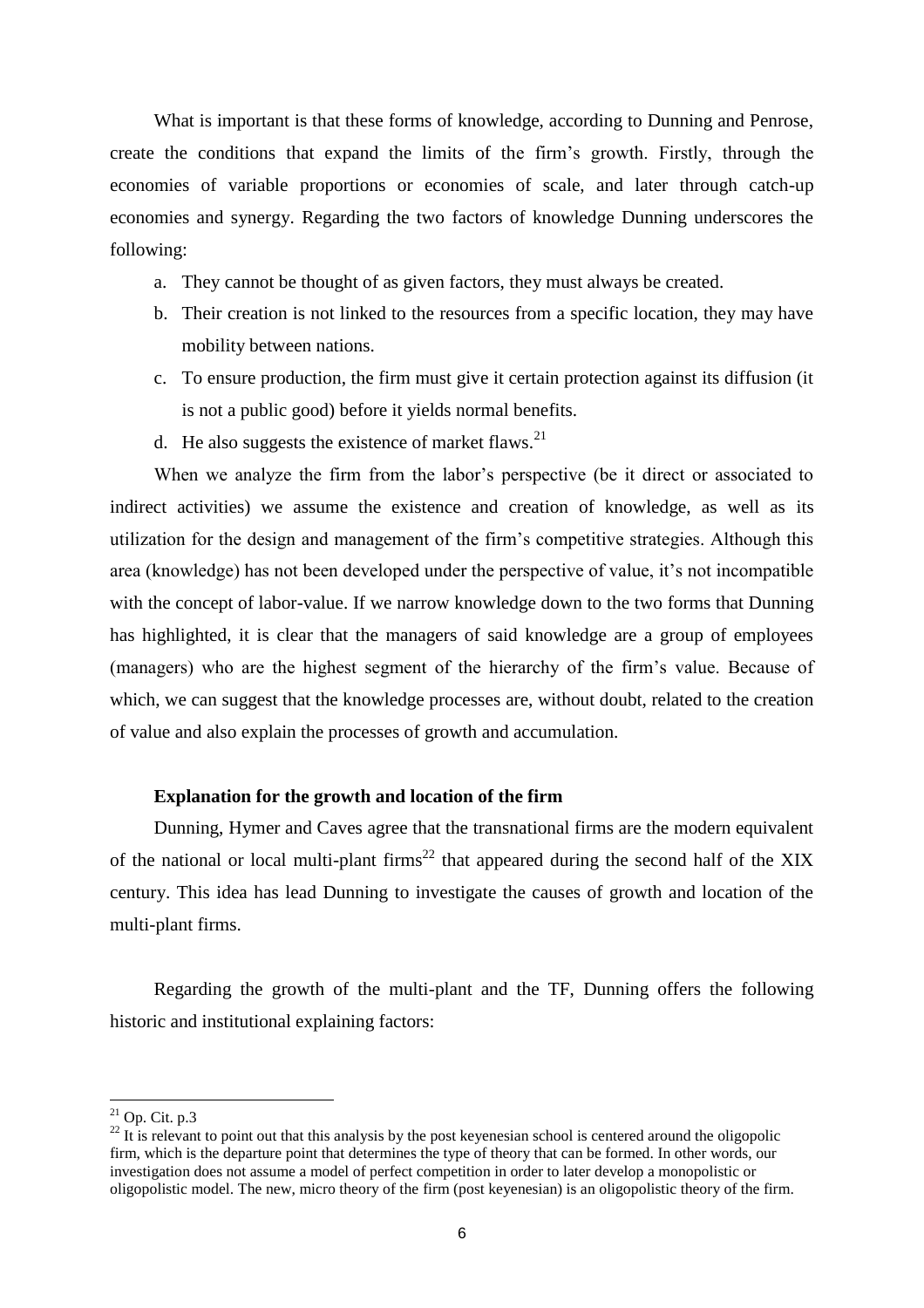- a. The growth of great corporations is explained by the historic institutional conditions that arose from the introduction of companies to the stock market and the principle of limited responsibility.
- b. The rise and development of technology, including organizational technology.<sup>23</sup> These last two explanations of the firm's dimensions fuse into Dunning's explanation: the firm as an organization and as a reservoir of knowledge. The economy of knowledge and its effect on the firm"s growth are included in this point.
- c. The "advantage of specific ownership" (Dunning, 1981, 1988) consists of the advantage that a firm has over its competitors which ensures a certain profitability in order to provide for a foreign market. Dunning points out three types of properties that must be protected by patents: a) preferential access to a market or input, b) an intangible **active** or commercial brand, c) the hierarchy's ability to organize productive activities,  $^{24}$  d) its localization strategy, in other words the factors for choosing a specific location. This analysis leads us to the following questions: Where is the best site for a plant to supply a market? How does the firm choose the place where it will operate?

The neoclassical explanation for these questions is **biased** towards the idea of the arbitration of capital between countries, guided by the existing differences in the marginal product. However, even for R. Caves, this thesis is "inconsistent with many observations of the facts of the distribution of foreign investment and is superficial compared to the Transactional model".<sup>25</sup>

Caves suggests the development of a theory for the international movement of capital because he believes that at the microeconomic level the choice of the multinationals to invest abroad or to export can be modeled. In this regard, Horst (1971) shows that the TF makes a decision when it is faced with a market with a demand curve with a negative slope, and its productions is based on economies of scale. Under these circumstances the firms will choose to focus there production in a specific location and export from there. This decision will happen, unless commercial restrictions force it to modify its choice. Some restrictions that could cause this could be: tariffs and quotas, and fluctuations in the exchange rate.

We would arrive at a different result if we use Cave"s Transactional Model where he demonstrates that the intangible **activos** and the economies of scale tend to make the TF focus

 $^{23}$  Dunning, J. "Multinational enterprise and economic analysis" p. 9.

 $24$  Dunning Ob. Cit. p.11.

 $25$  R. Caves, "Multinational enterprise and economic analysis"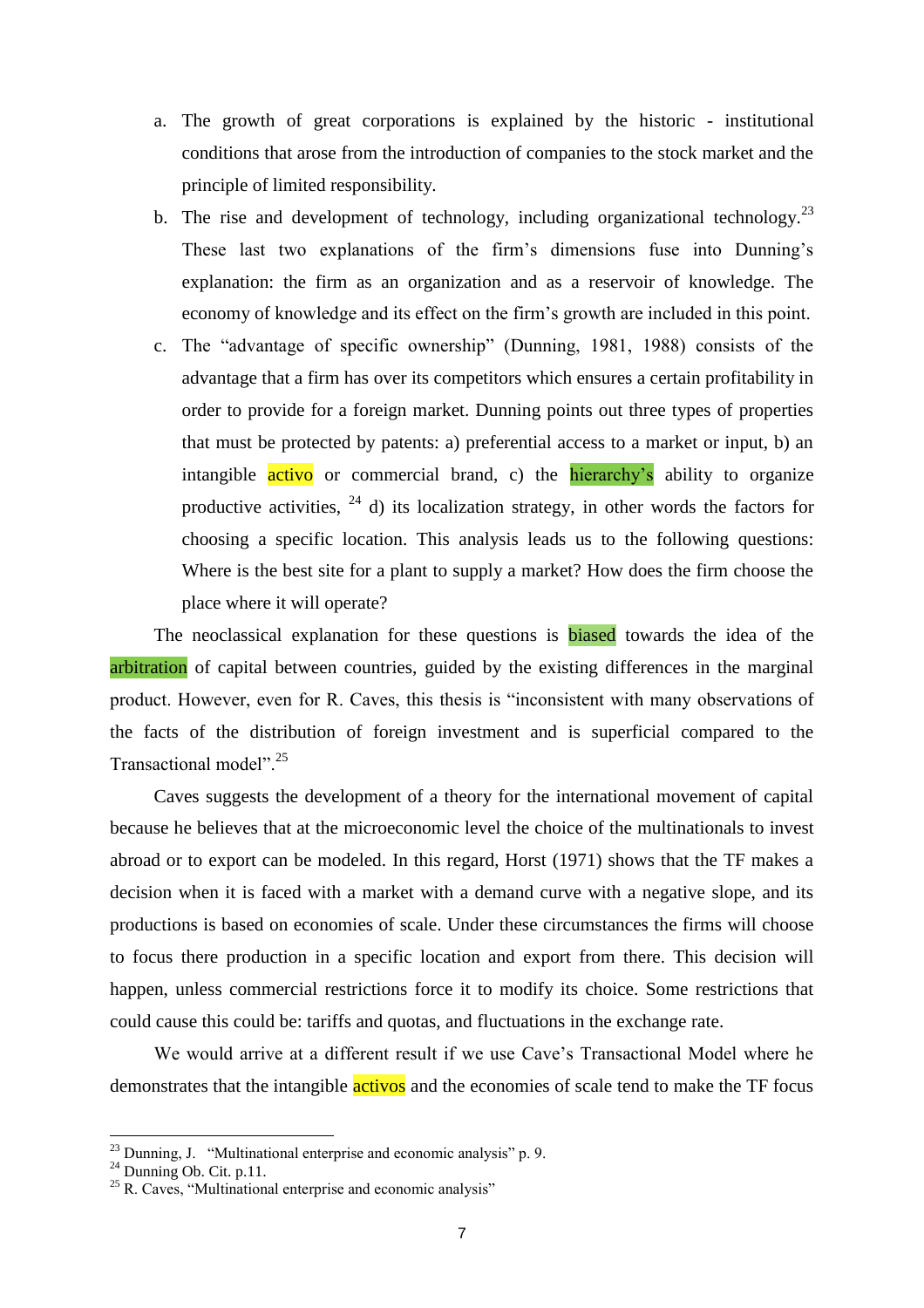its production in one place and export it. The central point, from a free trade equilibrium standpoint, is that: "where trade is restricted, capital flow can substitute it; trade and foreign investment are alternatives for general equilibrium as well as for individual firms".<sup>26</sup>

Dunning, on the other hand, identifies three factors that affect the choice for the firm"s location:

- a. Costs. As the costs of production are determined by the spacial differences in prices as well as the productivity of factors, the enterprise will choose the place with the lowest costs. Therefore, the firm is pushed towards having multi-plant operations both within the country and in the exterior due to the property advantages which favor the geographic separation more than the centralization of the units of production.<sup>27</sup> This is a very important aspect, as Dunning states that economic development, and in particular that of the firms is based on technological and organizational innovations at the international level, that are reflected in the "advantage of the firm"s property of mobility more than on the fixed resource allocation of the country". $^{28}$
- b. Competitiveness. The physical presence of a firm in a market can improve its competitiveness and simultaneously make the entrance to the market more complicated for other firms.
- c. To minimize costs of transactions and to take advantage of the specialization of products and processes.<sup>29</sup>

For Dunning, the firm"s decision for the location of the firm"s productive activities must be evaluated in terms of the existing relationship between external factors and its capabilities.

The external factors that are related to the country"s characteristics can be systematized under the following paradigm: economic environment, systems and politics (ESP).

The internal factors of the firm can be **systematized** under this **paradigm**: ownership, location and internationalization (OLI). The advantages attained by these factors in the national context (ESP), determine the extension and pattern of operation of the multi-plant and the TF.

Dunnging concludes that given that the future of the firm lies in its extension, pattern and geographic distribution of the technological and organizational advances, which imply

<sup>26</sup> *Ibidem.,* p. 66.

<sup>&</sup>lt;sup>27</sup> Dunning, J. " Multinational, technology and competitiveness" p. 11.

<sup>28</sup> *Idem*., p. 12.

<sup>29</sup> *Idem*., p. 12.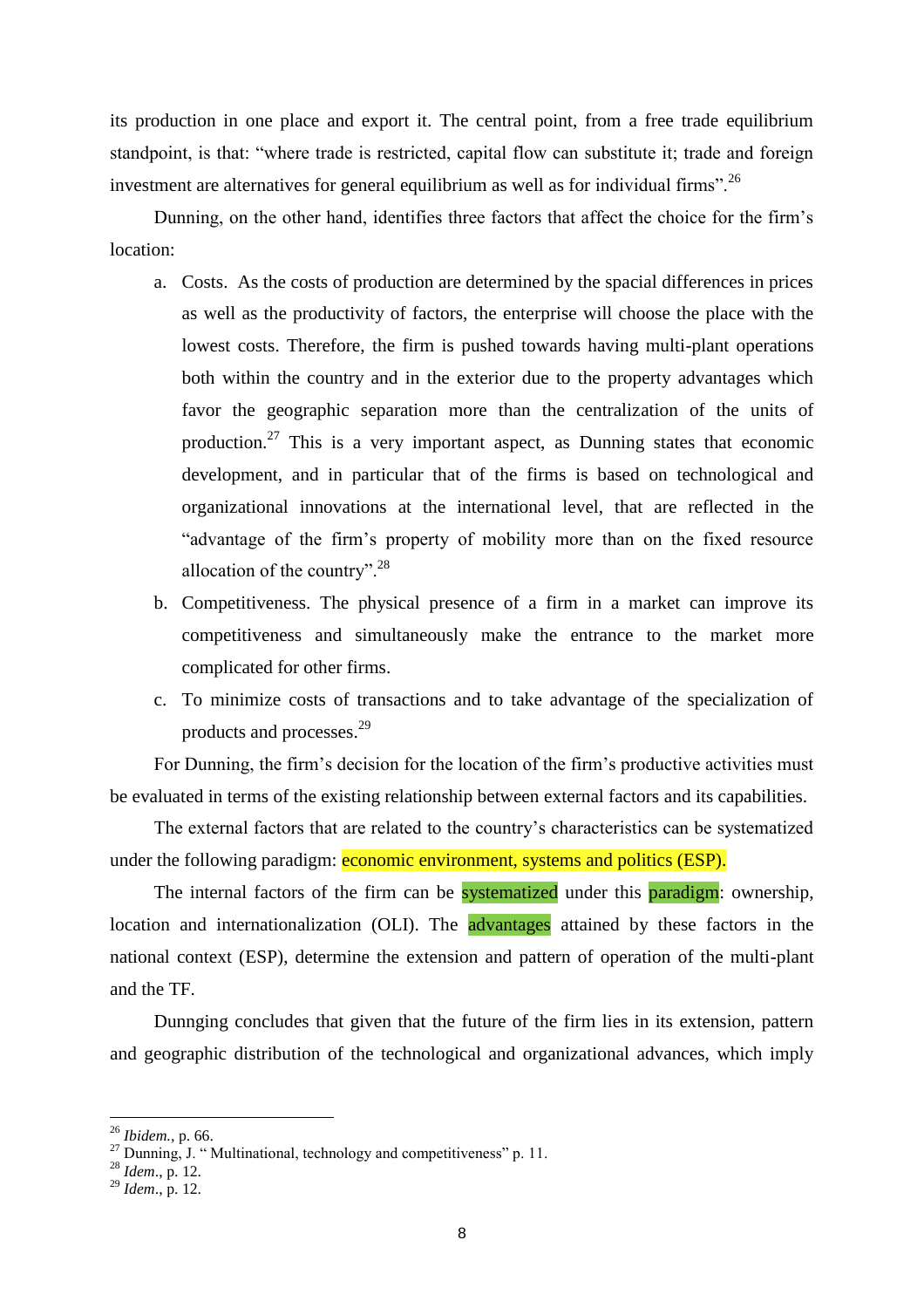constant change in the TFs, the world and its environment, the global economic context is unlikely to be dominated in the future by the  $200$  or  $3000$  great international corporations.<sup>30</sup>

# **2.2. Hymer's perspective**

On his part, S. Hymer proposes a theory for localization (which will be the foundation for his "Unequal Development" thesis) from Chanler and Redlich's scheme<sup>31</sup> that is utililzed to analyze the evolution of the corporate structure.

a. The power pyramid. Three levels of business administrations are distinguished within this scheme, its from these that their explanation for the localization of the firm is derived. These three levels are:

Level III is the management of daily operations, level II coordinated the directors of level III, and assumes a separation between headquarters and field offices. Level I is in charge of objective determination, planning and upper management.

- b. Power and exclusion relationships. A second factor that Hymer offers in his explanation is not only is the size of the market but also the barriers to entry for competitors. From the consideration that "the development of products is a fixed cost" and the average real cost of production is below its costs, the limit of production is found either, in a limited demand or a that it does not believe that its growth rate would not allow entry to new products (or innovations), because of which "corporations have a strong interest in impeding the entry of new innovation centers and in maintaining a system for the wide diffusion of their products". In this, manner, the corporations' interests for developing countries is greater than that which would be suggested the market's size.<sup>32</sup> It is in this line of thought that Hymer introduces his explanation for the factors involved in the firm"s competitive struggle. In other words, it is a matter of power.
- c. Knowledge and the management of the firms growth. Particularly the experience of growth itself. In its path from a local corporation to the national level of the American economy, the firm acquires useful capabilities for operating in other countries.

<sup>30</sup> *Idem*., p. 23 a 27.

<sup>&</sup>lt;sup>31</sup> A. Chandler y Fritz Redlich, "Recent developments in American business administration and their

conceptualization", Business History Review, primavera de 196, pp. 103-128. Citado por S Hymer (1976). <sup>32</sup> *Ibid*.*,* p. 44.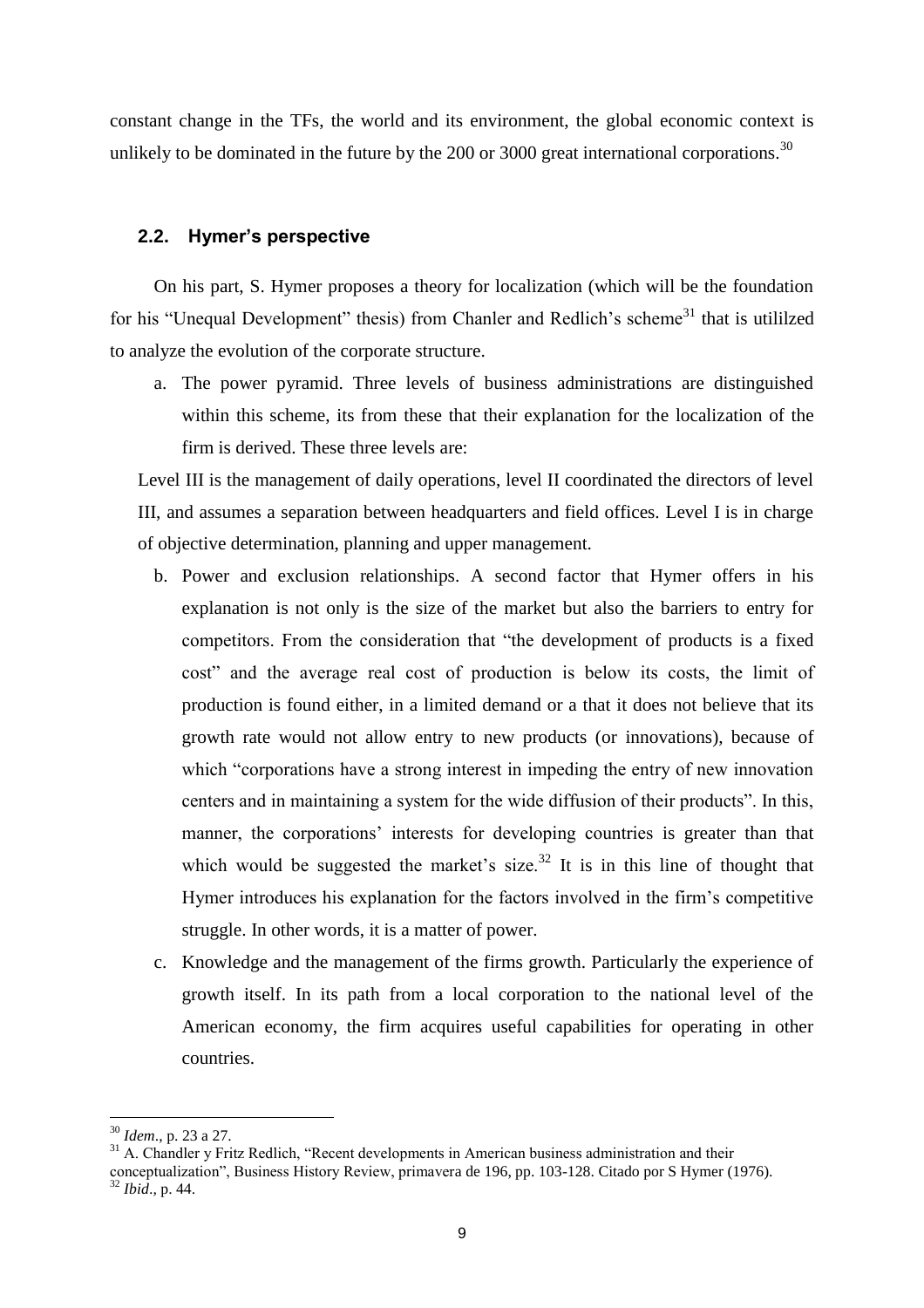- d. Organizational and administrative structures that allow it to control its operations in different places expressed as a new multi-divisional structure, and
- e. Financial power which allows it to finance its foreign investments and to sustain a competitive position in situations where **subsidiaries** alone would not be **profitable**, but due to enterprise strategy are maintained.
- f. The evolution of communications technology.
- g. Finally, another factor that has contributed to the accelerated growth of American multinationals is the growth and international presence of other economic areas, in particular European and Japanese corporations.<sup>33</sup>

Hymer concludes that the unequal development among nations can be explained through the way that multinational corporations operate and are organized, they centralize control imposing a hierarchical system that "imposes a judicious ritual symmetry". This leads to "multinational firms reducing development options"<sup>34</sup> for developing countries, for example, in the fields of education, science, technology, in the same way as they have power to limit a country"s fiscal dimension due to their capability to manipulate transfer prices and their ability to move their productive means to other countries.

Finally, Hymer concludes that: "a regimen of multinational firms would not offer developing countries neither national independence nor equality. On the contrary, they should avoid these goals as they would convert developing countries into branches, no only in economic function but also regarding cultural, political and social aspects...".<sup>35</sup>

#### **2.3. The Costs of transaction approach**

R. Coase's classic article of  $1937^{36}$  attempts to demonstrate that "a definition of the firm that is not only realistic" but that can also merge two economic analysis instruments is possible. Referring to the neoclassic "ideas of margin and substitution, which in conjunction produce the idea of substitution at the margin<sup>".37</sup>

His thesis proposes that there are two mechanisms for the assignment of resources in the economy, one of which has traditionally been studied by neoclassicists: the market, and the other is the firm. In the firm, as opposed to the market, resources are allocated according to

<sup>33</sup> *bid*.*,* p. 39.

 $34^{34}$  S Hymer (1976), p. 45-48.

 $35$  S Hymer (1976), p. 48.

<sup>36</sup> Coase R. "La naturaleza de la empresa" en Williamson (1996).

<sup>37</sup> *Ibid*., p. 29.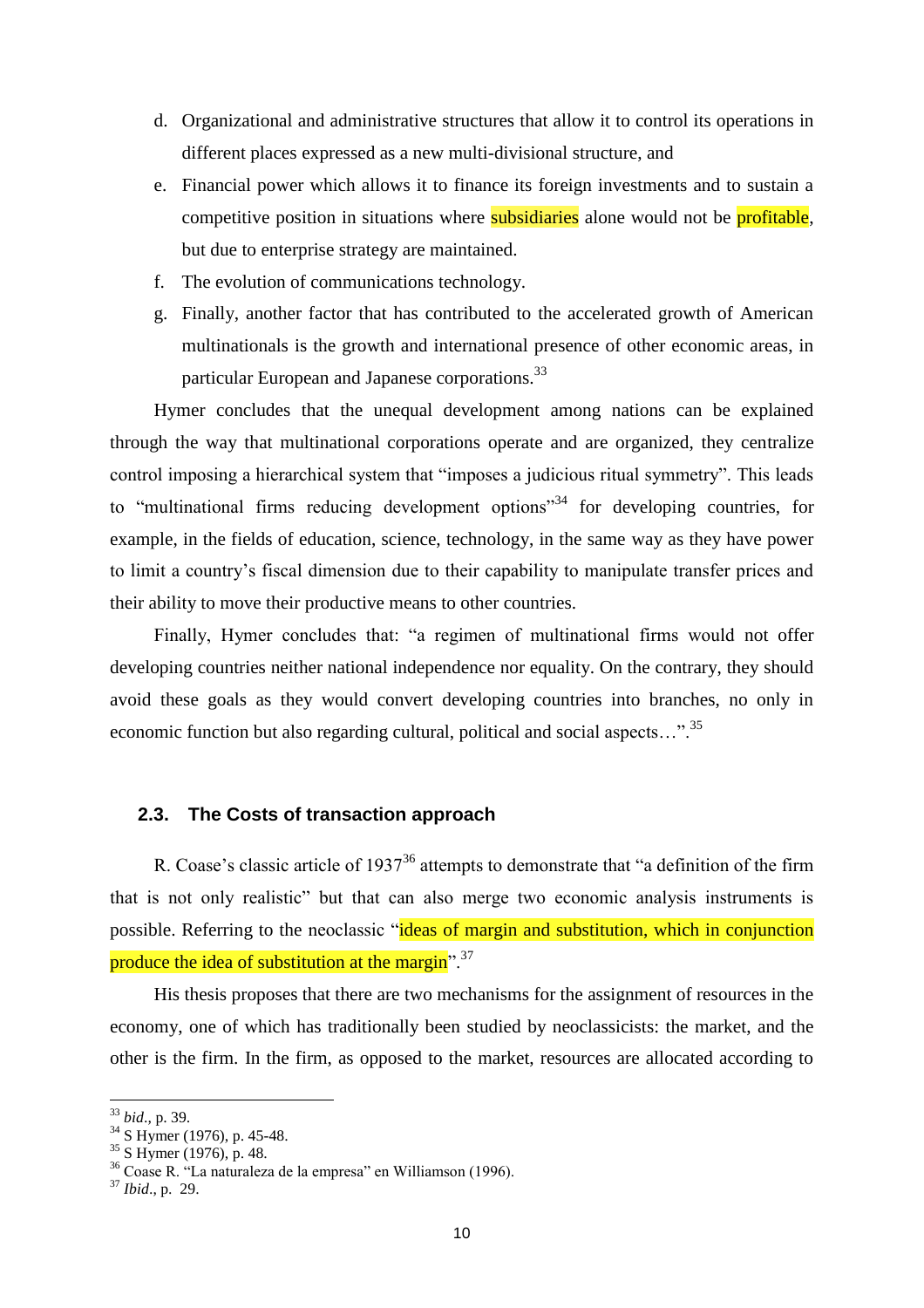the coordinating entrepreneur's criteria, while in the market, resources are allocated through price mechanisms<sup>38</sup> It is in this discussion that Coase's contribution is relevant, as he recognizes the firm as a different allocation space from the market.

The firm exists because there is a *(transactional)* cost for the use of the price mechanisms, which consists of: the celebration of contracts, commercialization, taxes and other contributions imposed by the State.<sup>39</sup> Within the firm these costs do not exist or are much smaller. Therefore, the firm exists if the organization of resources (that is the coordinating entrepreneur's responsibility) represents a smaller cost than the one offered by the market. More specifically, he firms exists when the costs of internal transactions are fewer than the market"s transaction costs.

The firm will increase o decrease in size depending on marginal costs which imply this change in magnitude. The firm will grow when it organizes more transactions internally, in other words, internalizes activities. And will decrease in size when it externalizes them, or when it stops doing activities that were once done inside it.<sup>40</sup> Secondly, the internalization implies an organizational cost in terms of administrative efficiency, because of which an added administrative task implies an increasing marginal cost.

Once more, the neoclassic idea of diminishing returns surfaces, no in particular due to diminishing returns of administration, which are expressed as: *a.* Diminishing returns in the coordinating function of the entrepreneur. *b.* assignment of production factors to activities that are not the most productive. *c.* An increase in supply prices in one or more of the production factors.<sup>41</sup>

Hence, the firm"s growth limit is found where the marginal cost of the inclusion of a transaction in the enterprise is equal to the cost of the transaction in the market or the costs of transactions of other firms. Thus, the concept of benefits is also defined as the difference between the internal costs of transaction and those of the market.

The costs of transaction thesis was not accepted amongst academics until several decades had passed, among other reasons, because according to Williamson<sup>42</sup> because of its

<sup>38</sup> *Ibid*., P. 32.

<sup>39</sup> *Ibid*., p. 33 al 36. 40

<sup>41</sup> Falta nota al pie

 $42$  It is convenient to note that both R. Coase and O. Williamson have been strong critics of the neoclassic orthodox theory, and one of their main contributions, in terms of this debate and the present state of economic theory has been the acceptance, by a large majority of the economists, has been the importance of studying the processes that take place within the firm. This achievement, has also contributed to the evolutionary economy proposed by Nelson and Winter, see S.G Winter: "Coase, la competencia y la corporación" en *La naturaleza de la empresa, Orígenes, evolución y desarrollo*, compiladores: O. E. Williamson y Sydney G. Winter, Edit. FCE. México, 1996.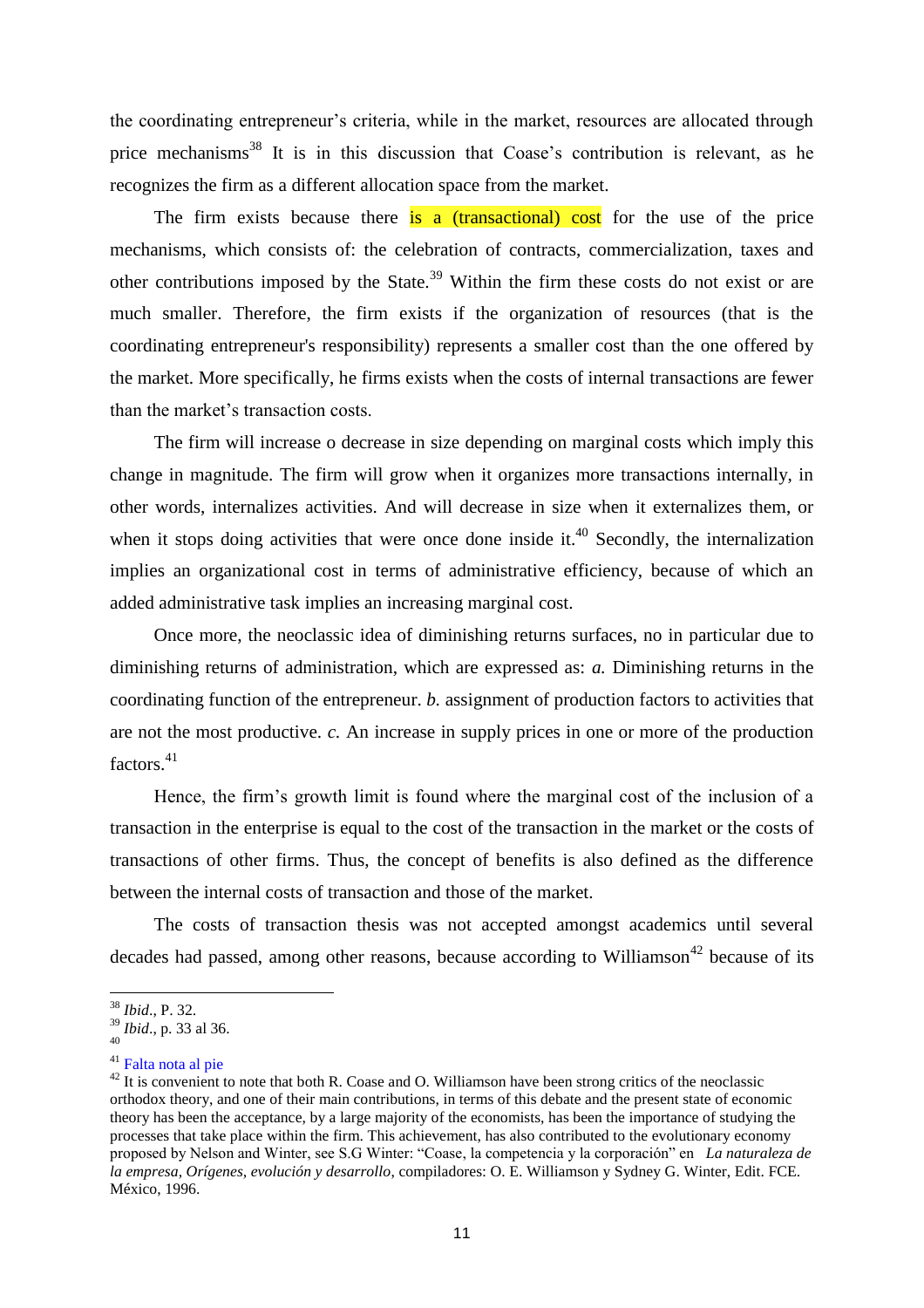lack of **operativity (funcionality)**. And it is from this diagnosis that the institutional economy is born. Williamson set out to make Coase"s transaction economy functional and at the same time provide it with a theoretic framework, $43$  for which it is recognized that at the heart of the institutional theory lies the thesis of costs of transaction.

According to Williamson Coase's 1937 article was the following: "A firm... serves a role in the economic system if… it organizes transactions within the firm at a lower cost than those incurred if they were done through the market. The firm's size limit... - is reached when the additional costs of the organization of transactions within the firm - outnumber - the costs of the same transactions if they were done through the market".<sup>44</sup> Therefore, it seems adequate to say that the following considerations about Coase"s thesis also apply to Williamson's<sup>45</sup> proposal.

In order to do an evaluation of the nature of the firm in Coase's thesis we can use a concept that he proposes when he does a comparative analysis of the explanations for the nature of the firm, this concept uses the idea of *the integrating force of the system.* We believe that Coase<sup>46</sup> is right to emphasize on the fact that the point is to explain how this integrating force - in a analytic system - substitutes another. Unfortunately, he does not propose a new integrating force or an alternative to the neoclassic model, as we will attempt to demonstrate.

#### *The integrating force of the system's and the unit of analysis*

The traditional neoclassic approach, considers that the integrating force in such a complex system as capitalism must happen through the market because of price mechanisms, this is what provides the relevant information for the decision making process and the allocation of resources to happen.<sup>47</sup> Since Coase considers the firm as a separate entity from the market, he states that the integrating force is the "entrepreneur - coordinator". Inside the firm market transactions are eliminated, the entrepreneur substitutes the price mechanism.<sup>48</sup>

<sup>43</sup> Williamson, O. "La lógica de la organización económica", en *La naturaleza de la empresa, Orígenes, evolución y desarrollo*, compiladores: O. E. Williamson y Sydney G. Winter, Edit. FCE. México, 1996. p.156.

<sup>44</sup> Williamson, O. "La lógica de la organización económica", en *La naturaleza de la empresa, Orígenes, evolución y desarrollo*, compiladores: O. E. Williamson y Sydney G. Winter, Edit. FCE. México, 1996. p.126.

<sup>&</sup>lt;sup>45</sup> In a strict sense as we shall see in the following presentation, given that the costs of transaction approach is a viariant of the neoclassic view, the observations we have made to the neoclassic perspective area also valid for this interpretation.

<sup>46</sup> Coase (1937), p. 42.

<sup>47</sup> Hayek, F. Información y sociedad mercantil, en Puterman, p. 85. Esta es un extracto de F. H. The use of Knowlage en Society, The American Economic Review, 35 (1945).

<sup>48</sup> Coase, R. "La naturaleza de la empresa", en en *La naturaleza de la empresa, Orígenes, evolución y desarrollo*, compiladores: O. E. Williamson y Sydney G. Winter, Edit. FCE. México, 1996. p. 32.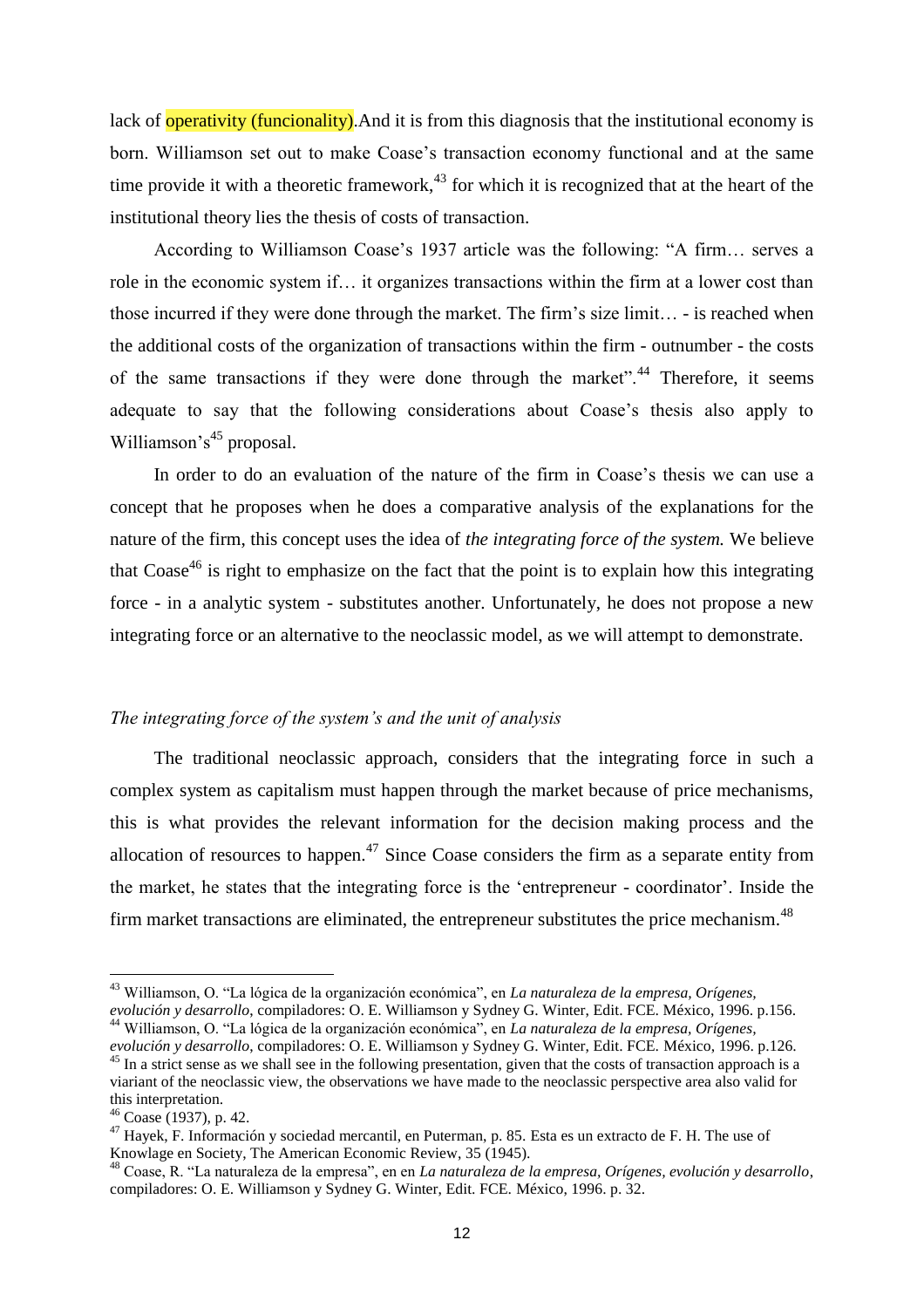The result is that the economy presents us with a dichotomy, it is divided into two alternative spaces: the market and the enterprise. In the market, the allocation is via the price mechanism. In the enterprise, the entrepreneur - coordinator is the one who must organize, coordinate and allocate the resources of production. It is important to highlight the fact that this function is conceptualized as the organization of internal transactions. To put it simply: market, external transactions; enterprise, internal transactions.

Even as this division exists, the unit of analysis remains the same. What happens inside the firm is group of transactions coordinated by the entrepreneur. What happens in the market is a group of transactions coordinated by prices. In other words, in one or the other spaces, disregarding the agent that has the role of coordinator, the analysis will focus on the concept of transaction. Therefore, according to both Coase and Willliamson the transaction is "the basic unit of analysis".<sup>49</sup>

The concept of transaction gives way to the analysis of the firm in terms of contracts, and as an institution. Which is why Williamson will state that firms, markets and correlative contracts are important institutions.<sup>50</sup> Hence, Coase does not bring forth a new integrating force to explain the economic system. Transaction and exchange are once more the anlaytical axis upon which the explanation rests. His true contribution is the distinction between firm and market, but both of them as transaction groups.

From our perspective, the system's integrating force is in the labor, which is the cement that gives cohesion to the whole system. In the enterprises interior, the unit of analysis is individual and group labor. It is in labor that one finds the source of wealth and value.

Transactions in the market, and those that take place in the firm are the result of specific ownership that labor has as a creator of value. Labor has the trait of creating more goods and services than those which the laborer needs to satisfy his needs. Transactions in the market exist because of this trait. In the capitalist system, the firm is the place where the work force is put to work, whose trait allows it to create more value than what is needed to replicate itself and said surplus is left in the hands of the entrepreneur.

Inside the firm the unit of analysis is labor and the labor processes that as they produce a good, create value. In monetary terms, these processes imply costs, but these (are not costs of transaction) are costs of productions, the necessary result of paying the productive recourses owners. They are a consequences of the operation and function of the firm, whose main economic objective is to create value that returns to the firm as benefits.

 $\frac{1}{49}$ 

<sup>50</sup>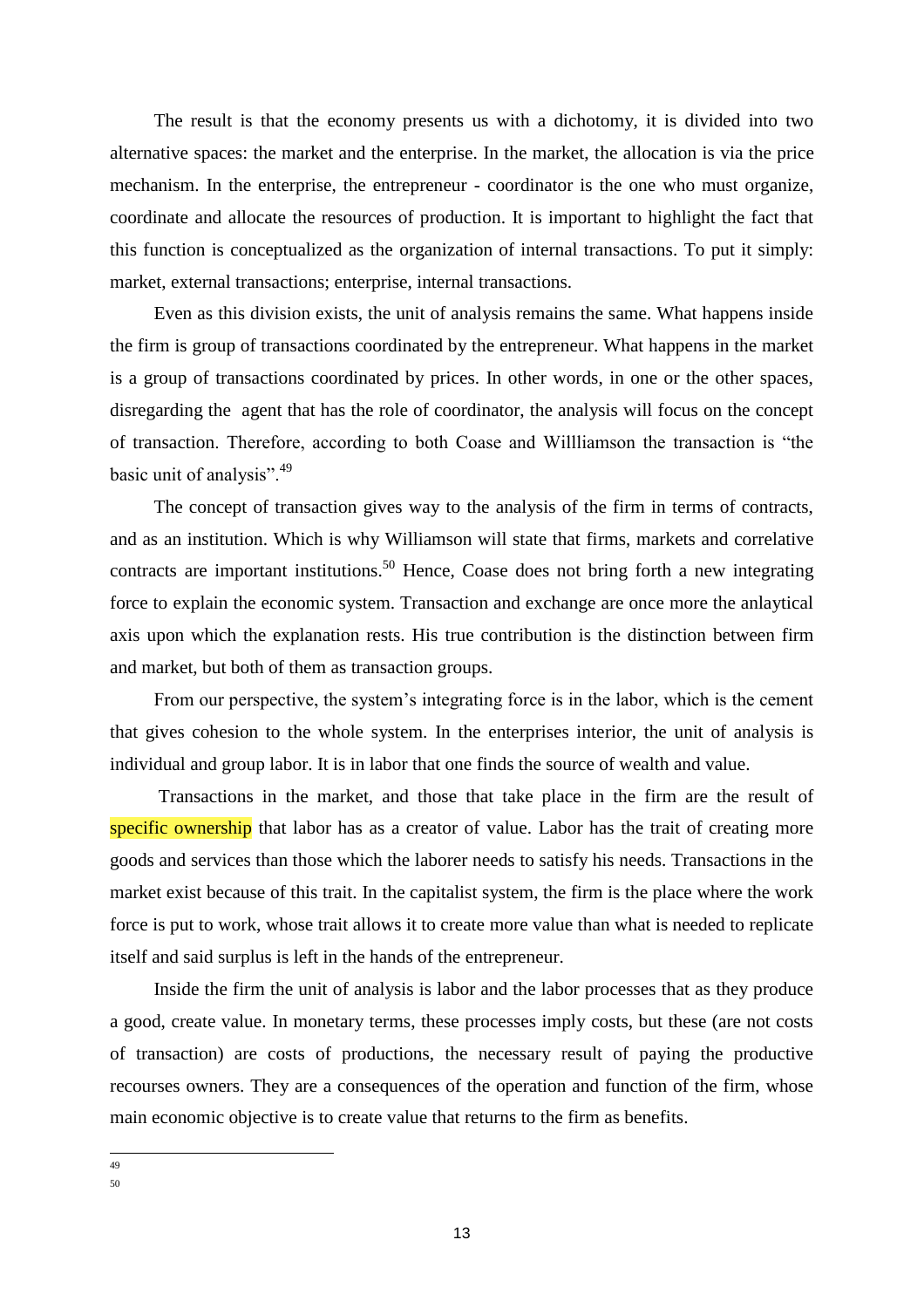The analysis of the production process is relevant to the firm, not because it means costs, but because in the labor process we find the main source of **gains**. Labor, and more generally, labor processes that production entails are susceptible to the division of labor and organizational changes. Because of this, in the search for greater profitability the entrepreneur will put into effect simple and complex cooperation processes, division of labor and reorganization of productive processes. As A. smith has said the increase in wealth comes from the division of labor, but the source is in the labor itself. The source and nature of the firm is not in the organization of transactions, be this involving complete or incomplete contracts, but in converting itself into a space that puts the workforce to work, whose attribute is to create surplus.<sup>51</sup>

In the transactions that take place in the market, every economist, and in general all schools of thought coincide that nothing new is created, meaning that, a transaction is an exchange of equivalents. Which is why concentrating on transactions leaves one of the most important questions in economy about the sources of wealth, value and growth unanswered. Also, it leads to need to specify the legal terms of these exchanges, in other words, to the research of contracts.

Since no value or wealth is created in the exchange, the only option for "profit" is a behavior in which the agents take advantage of the exchange of equals, in other words, it orients towards analyzing problems of information, risk and opportunistic behavior. This conduct can be avoided if contracts are complete and the information is perfect. But, even assuming that this is the case, focusing our attention on these transactions does not offer and explanation for the sources of wealth and the firm"s dynamics. In essence, transactions exist when there is something to trade, and the only source of surplus is human labor.

This discussion leads to the basic question ¿*Why does de firm exist*? According to Coase, the firm exists because the costs of organizing internal transactions are less than the costs of transaction in the market. However, this explanation is tautological in two ways: firstly, if we consider that the firm is a group of transactions, the reference is conceptually the same as the market's. Secondly, because if we define the market from the firm's perspective, we can say that the market is made up of collection of firms that produce in order to sell,

 $<sup>51</sup>$  R. Coase is right in criticizing M. Dobb on his explanation that the nature of the firm consists of the division</sup> of labor, but is mistaken in placing the explanation on transactions.The explanation must be looked for in the labor"s trait of creating surplus, In this sense, following A. Smith, the division of labor is important in explaining the surplus' growth rate and the firm's growth.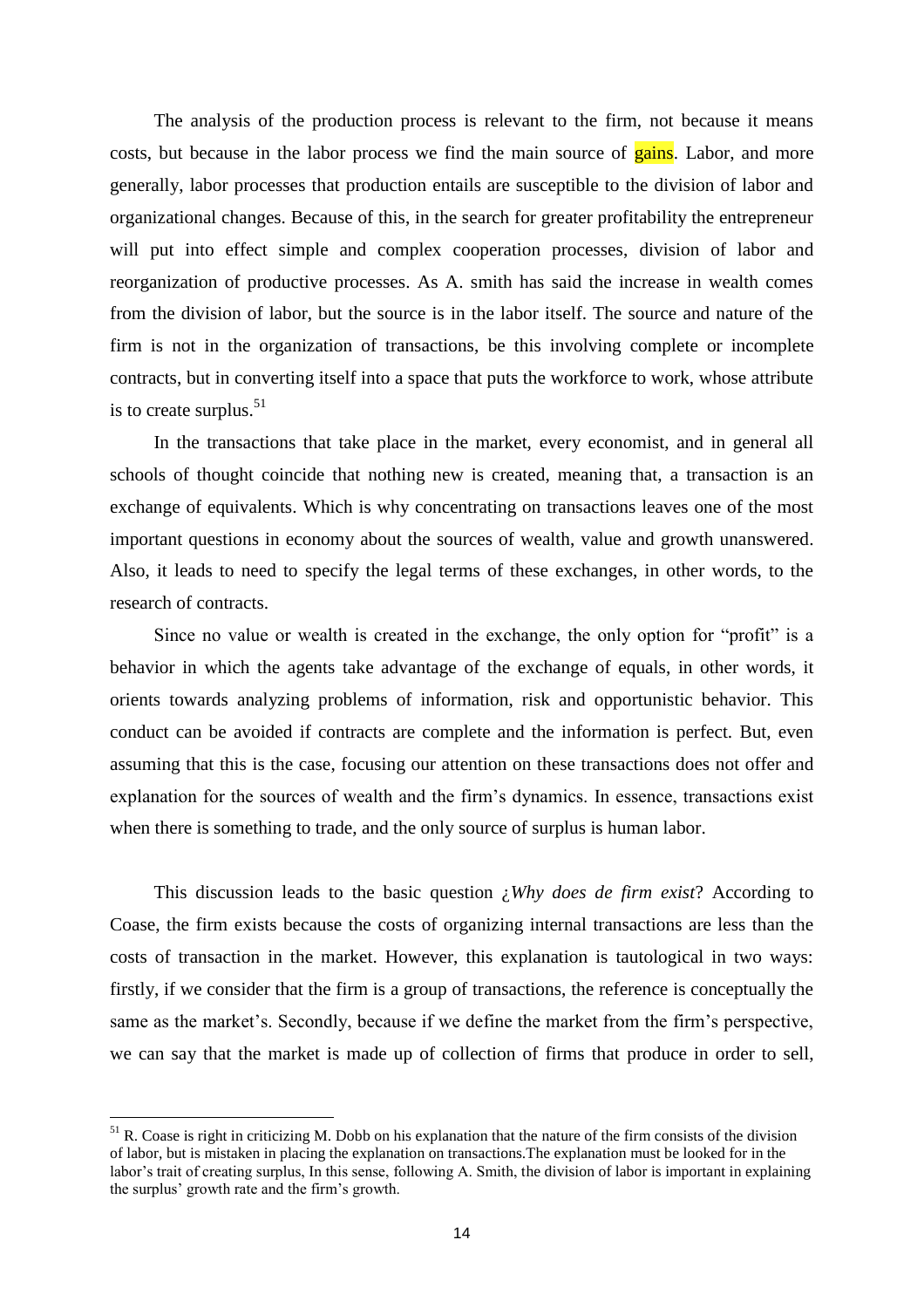which brings us to the fact that the firm exists if other firms exist (with different costs). There is no explanation for the existence of the firm.

From our perspective, the firm exists because it is the most efficient historical form that can create surplus, which in the present system consists on producing benefits. The firm exists because it creates value as it uses the physical resources for operation, and through labor creates goods whose price and costs guarantee that through its sales, it will obtain a monetary benefit. This value is accumulated and reinvested in a continuous growth process. Prices and costs are part of the economic process and are a reflection of the market forces and the competitive conditions of a firm and a country.

Coase sstates that the explanations lies in the fact that there is a cost associated to the use of the price mechanism, to the celebration of contracts, and to the States' policies.<sup>52</sup> Hence, the firm exists due to the fact that the costs of organizing internal transactions in the firm are less than those incurred in the market. In our vies, the firm assumes transactions, but these are not as important, the relevant concept and relationship is not in the costs of transaction but in the concept of labor. In any case, the goal is not to **minimize costs**, but to generate value, create benefits. The firm is not a passive entity that responds to the market, to the costs of transaction, it is a dynamic agent that creates products, processes, knowledge, etc. and so molds the market and the source of this process is in the (direct or indirect) labor that takes place in the firm.

Once more, the decision criteria is in the marginal costs, that are applied as costs of transaction or as marginal costs of organization. If the marginal cost of organizing an internal transaction is less that the cost of that transaction in the market, then the aforementioned activities are internalized and vice versa. It is in this way that Coase achieves his initial goal of merging the concepts of marginality and costs of organization.

We can identify at least three alternative answers:

a. The decision to incorporate activities in the firm is in the expected value or the expected profit rate that the firm assigns to new investments or activities that are incorporated to firm. The same general criteria must be applied when disincorporating activities. It is at this point that the Theory of Labor Value and the postkeynesians seem to have a common point in identifying the expected profitability as the determinant of an investment and therefore, the size of a firm.

<sup>52</sup> Coase, R. "La naturaleza de la empresa" *op. cit*., p. 33, 34, 35 y 36.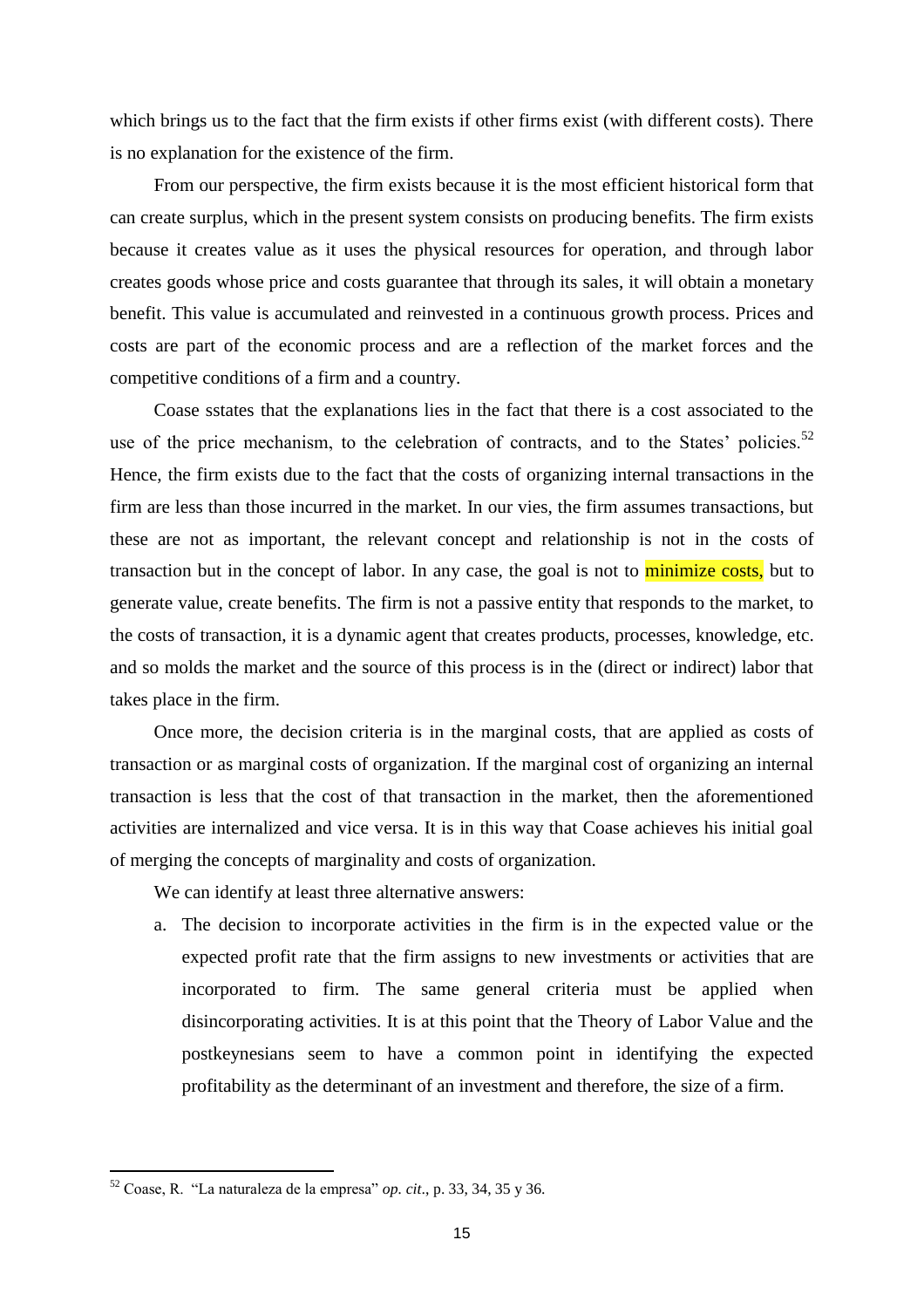- b. From the perspective of competition and competitiveness the decision to include more activities would respond to the short and long-term advantages in competitiveness that a firm would gain in relation to its rivals. Which is Dunning's idea as it considers technology, organization, knowledge and ownership as these advantages.
- c. The eclectic approach to the TF that we have previously analyzed, in other words Dunning and Hymer's explanation. Here, we must emphasize that E. Penrose's thesis on the firm"s growth and Dunning"s thoughts on the field of knowledge offer explanations that support each other and are also complemented by the competitiveness approach and our thoughts on value.

The explanation for the firm"s growth seems to be much more complex than what the Costs of Transaction theory seems to imply, and is associated with the firm"s structural conditions, its industry, country and at least the different factors that determine value and the dynamic accumulation in which it is involved.

#### *¿What are the limits for the firms growth?*

 $\overline{a}$ 

Coase explains the limit for the firm's growth by using the **Marshalian** idea of margin linking the costs of organization with the costs of transaction. According to this author the limit is in the "diminishing returns of the administration" and in the increase in the supply prices of one or more of the factors of production. From this perspective the firm tends to grow until the increase in the costs of organization are equal to the costs of transaction or those of the other firms. $53$ 

Once more, the relevant concept is marginal costs, so we can identify this school of thought as a reformulation of the neoclassic point of view on the firm and in its own terms: the changes they achieve area expressed in that the firm "as a function of production is substituted by (or increased) by the concept of the firm as a governing structure".<sup>54</sup> The firm as an organization, has its limit in the marginal costs of the organization.<sup>55</sup>

<sup>53</sup> Coase, R. "La naturaleza de la empresa" ob. cit. P. 38, 39 y 40. Véase también del mismo autor: "La naturaleza de la empresa: influencia" op cit. P. 102.

<sup>54</sup> Williamson, O. "La economía del costo de transacción " en Williamson, *Las instituciones económicas del capitalismo*, FCE, 1989. p. 26

<sup>&</sup>lt;sup>55</sup> This same concept of organization or governance cannot be referred to what we might assume happens inside the firm, as are productive processes,  $R \& D$ , management, etc. but as the organization of internal transactions. Thus, the costs that this theory refers to are not the costs of production but the costs of internal transactions.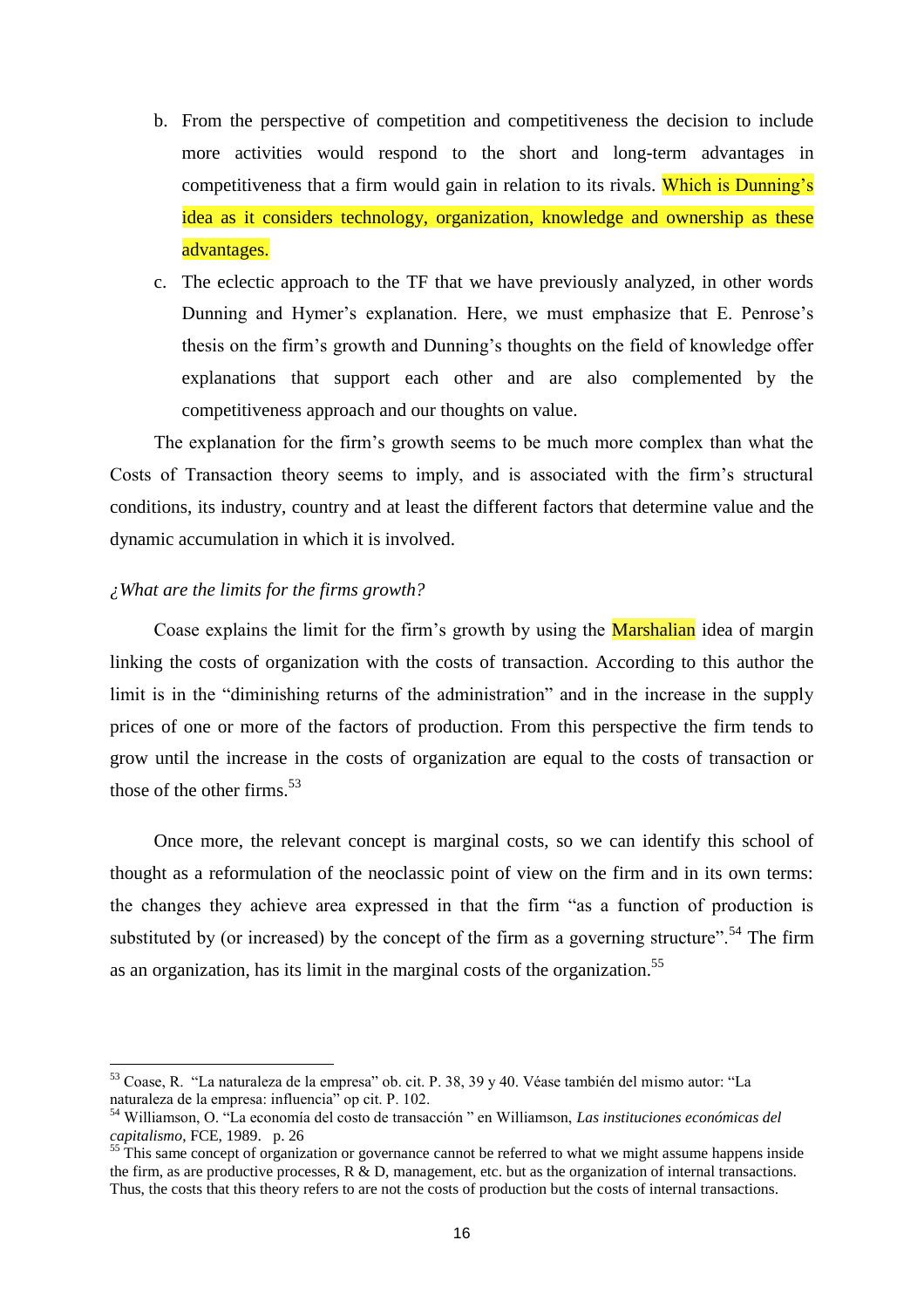However, the organization does not seem to limit the firm"s growth. On the contrary, a firm"s organizational structure appears to be designed to stimulate the growth of productoin and the expansion of the firm.<sup>56</sup> From a postkeyensian point of view, as claimed by A. Eichner and F. Lee, the opposite is true, it is the administrative structure in terms of costs and management, is more a factor for growth, or for a given technological structure or organization, as well as a production scale, the reduction of production below the level foreseen will operate as an (penalty) increase in costs, this being that the costs of organization are diminishing.<sup>57</sup>

A. Chandler and Hymer coincide in that the firm has evolved into ever more complex forms and doesn't seem to have a limit to its growth in so far as the organization goes. Thus, the organizational difficulties that the firm has faced during its growth have been overcome in time, giving way to more complex and efficient structures. For example, the substitution of the departmental organization for the multidivisional, to the taylorist and recently to the justin-time structure.

# **2.4. Explaining the Transnational Firm from the Theory of Labor Value and an eclectic point of view**

We have already described Dunning and Hymer's point of view as well as the Costs of Transaction Theory, now we will attempt to offer an explanation of the TF from the concept of value. Hence, the questions that we want to answer are: how can we explain the nature and the dynamics of the TF from the Theory of Value? Is the multidimensional character of the firm important in this analysis?

We believe that the two basic concepts that will serve us to explanation of the firm are those of value and labor, as well as the dynamic relationship between them. Therefore, the analysis of the TF assumes an international stage, and so, these concepts and their relationship must be analyzed at another level: the global economy, which is on principle, much more complex due to the diversity of countries (economies, cultures, social relationships, politics and institutions) that are incorporated into the process of the formation of value. Ergo, the economic space in which the firm evolves and creates value has a global character.

<sup>&</sup>lt;sup>56</sup> Refer to, among others, chapter 6 in Penrose E. Teoría del crecimiento de la empresa. Edit. Aguilar, Madrid 1957.

<sup>57</sup> Refer to chapter 3 and P. Andrews, *Economía de las empresas industriales*, Edit Santiago Rueda, Buenos Aires, 1958, capítulo 4.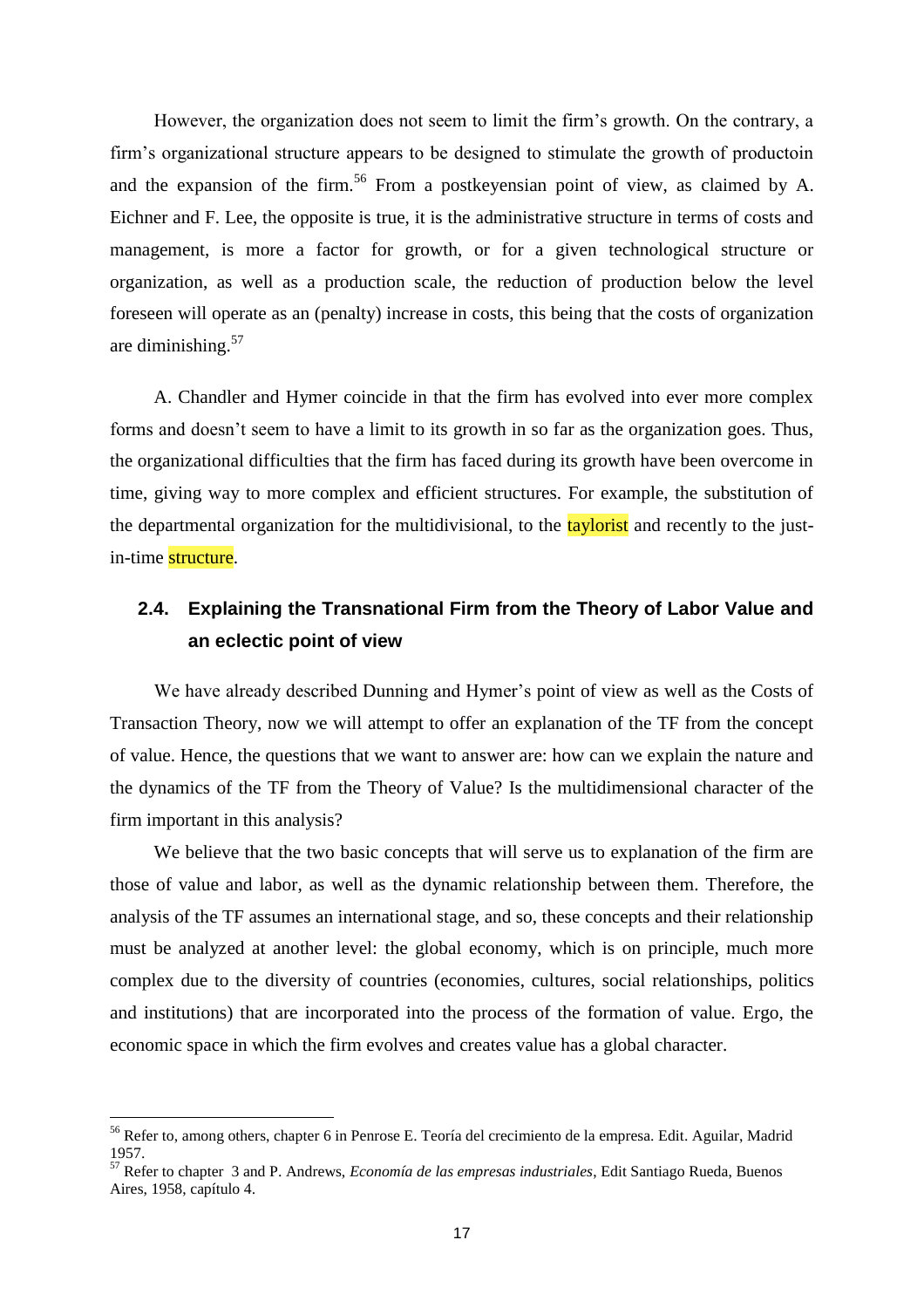This is the path that Dunning already pointed out, and as such we consider that the TF must have - an eclectic perspective that considers - on the one hand, its four multidimensional traits: its historic character, as an institution, as an organization and as a place of product creation in which conflicts of interest exist; and on the other, the competitiveness and competitive advantages point of view.

From a historic perspective, TF"s are giant or mega corporations that in a given moment in their development, the growth of its productive and financial forces and capacities transcend that of the local market"s demand capabilities, which is why it must expand beyond its national boundaries taking part in different types of operations (sales, production, etc.) in other countries. However, the fact that they operate in more than one country or economy does not alter its basic nature. What does change is the space where value is created, it being the international stage.

The importance of the firm lies in that it is the most important economic agent in the process of accumulation and growth of an economy. The firm has continually evolved since its inception, in general, at the same pace as the system as a whole. It has been growing since the industrial revolution "from the workshop, to the factory, to the national company, to the multidivisional company and presently to the transnational". Hymer says that this tendency has been so clear that it can be thought of as a "general law of capitalist accumulation".<sup>58</sup> In terms of the firm, this law can be expressed as: the firm is the main place and agent in the process of accumulation, and since its inception, has had a continuous growth process. The present environment for growth is the global economy.

#### *The global economy, the place of the creation of value*

 $\overline{a}$ 

If the nature of the TF is the same as the national firm's or as the megacorporations',  $59$ now the place where it does its work, the division of labor and the general process of value creation and realization, transcend the boundaries of a country. The place where the firm"s different activities are carried out and where the value that the TF captures is the global economy.

The firm appears as an economic organization that coordinates a group of labor activities at a global level, that are subjected to a plan that consists of producing goods, which

<sup>58</sup> H. Hymer, "Las compañías multinacionales y la división internacional del trabajo" en *H. Stephen H. Hymer L a compañía multinacional, Un enfoque radical*, Ed.,. H. Blume, España, 1982, p. 219.

<sup>&</sup>lt;sup>59</sup> Similarly Fajnzylber states: "The essential traits of its behavior are determined by its private enterprise character, that normally play a dominant role in their countries of origin, which are in turn developed countries and whose productive, financial and trade processes are in the international arena, and integrate long-term global strategies. *Op.cit. p 28*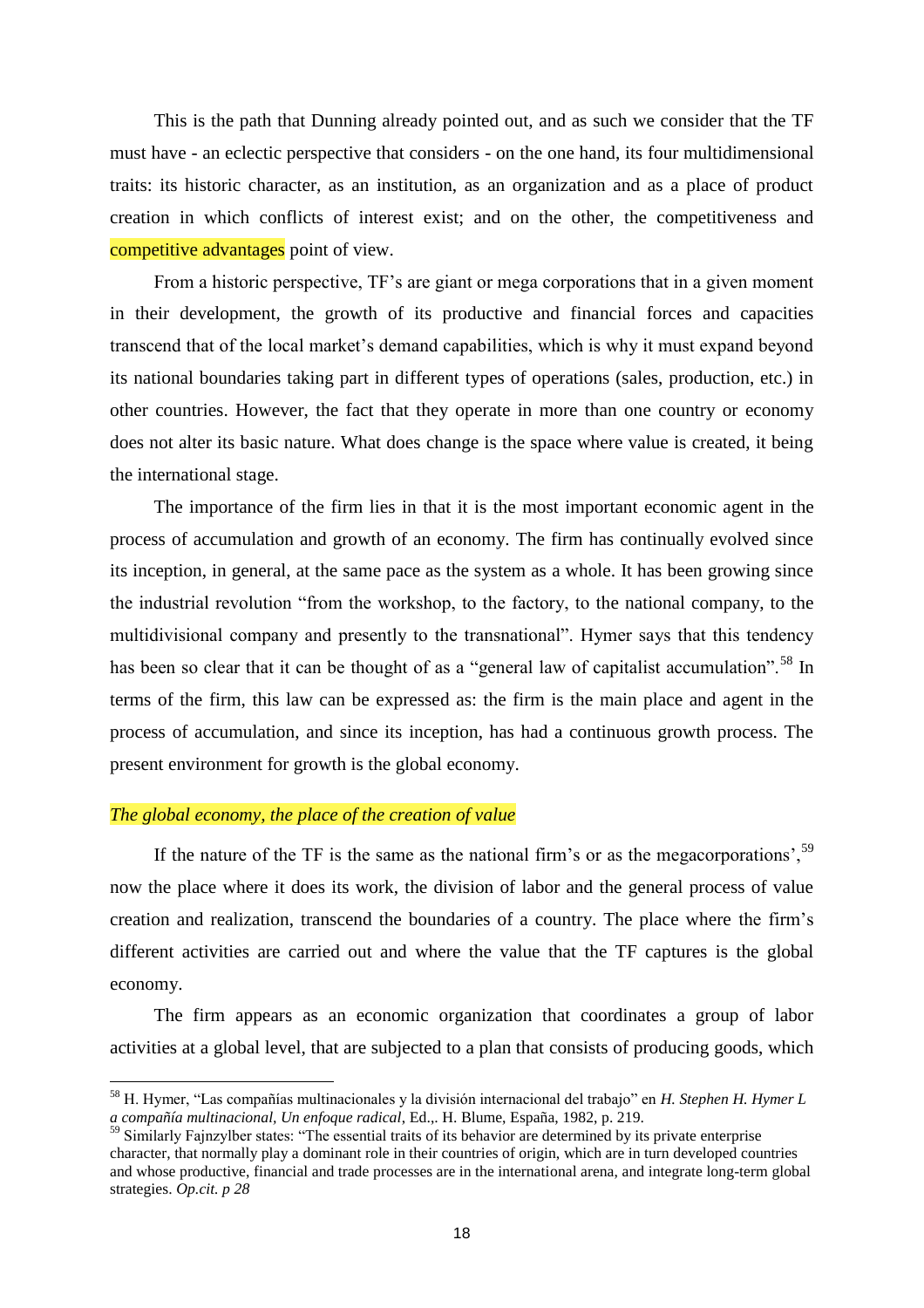can be managed by headquarters or in part, by a subsidiary if it has a certain degree of independence. The fact that the labor process is organized by a strict international division, managed and controlled by a central authority is of special note. This authority comes from the institutional principle of private ownership of the firm over all its subsidiaries.

The space where value is formed and realized ceases to be the national economy and becomes the global economy. The national, regional or local economy conformed by: a) the matrix of transactions, b) the set of social, political, historical and institutional conditions, and c) by the forces that form competitiveness, are the conditions, relationships and processes that determine the value that flows, in monetary form, to the firm. The place for the determination of value has expanded to the global economy and market. For the TF, this space is more complex because the set of factors that conform the economy of a nation remain, but is now found in several countries. It is clear that the organizational difficulties that are implied in the coordination of activities in different environments aren"t a limiting factor for the firm"s expansion.

In many ways, the success of the firm comes from its flexibility to integrate and manage itself in each of these environments: local, regional and national. Some of the differences include culture, history and institutions, political risks and exchange rate, modifications that imply local finances and instruments.<sup>60</sup>

Summarizing, the TF"s operation in the global market shifts the place of accumulation from the national to the international stage, from one nation to a global process that links several nations, the engine of accumulation becomes global. For the one part because the division of international labor is global, and on the other the markets are also global. The agent that is subjected to this global process of accumulation is the firm, in particular the TF. In figure 1 we attempt to summarize the factors and connections that determine the formation of value when we consider an international scenario.

**Figure 1. The space of value formation in the global stage**

<sup>60</sup> D. Eiteman, *et al.* p. 3.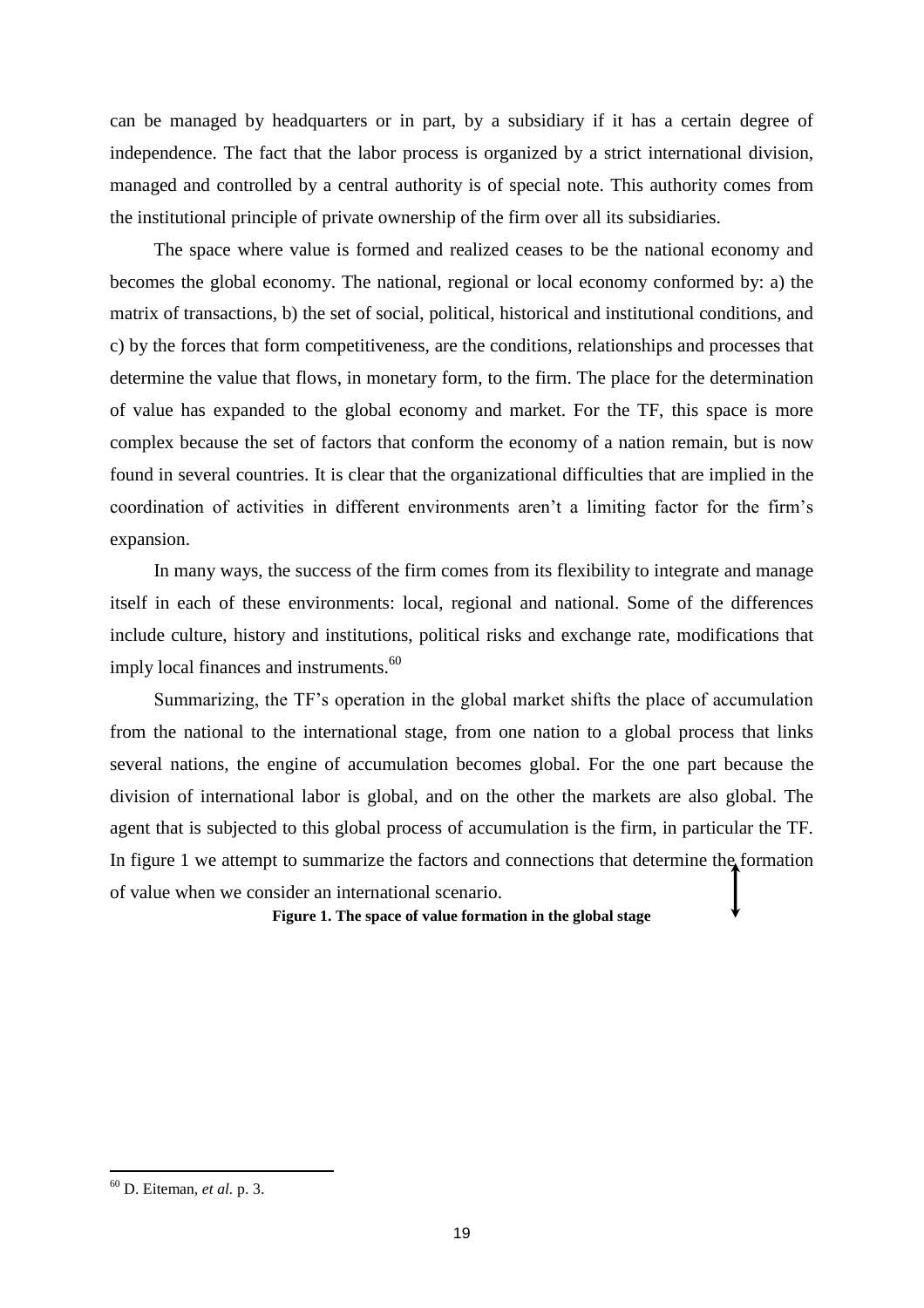

#### *The microeconomic representation of the TF*

The internal causes of the firm"s evolution can be explained as a result of its structural characteristics, that are that the firm produces a surplus as it organizes labor in order to produce and sell goods, which is distributed between the consumption of the owners and/or to expand the accumulation of capital. However, even if the firm"s analysis can be made in micro, postkeyenesian or heterodox terms, the process of creation of value finally results from the processes of individual labor that happens within the firm. These work processes can be expressed in terms of costs, prices, income and profit. Thus, the microeconomic representation of the TF that we are offering is two-pronged, firstly we consider the labor processes and its relationship to the firm"s evolution and secondly, representing this process in terms of prices and average costs.

#### *Labor processes and the firm's evolution*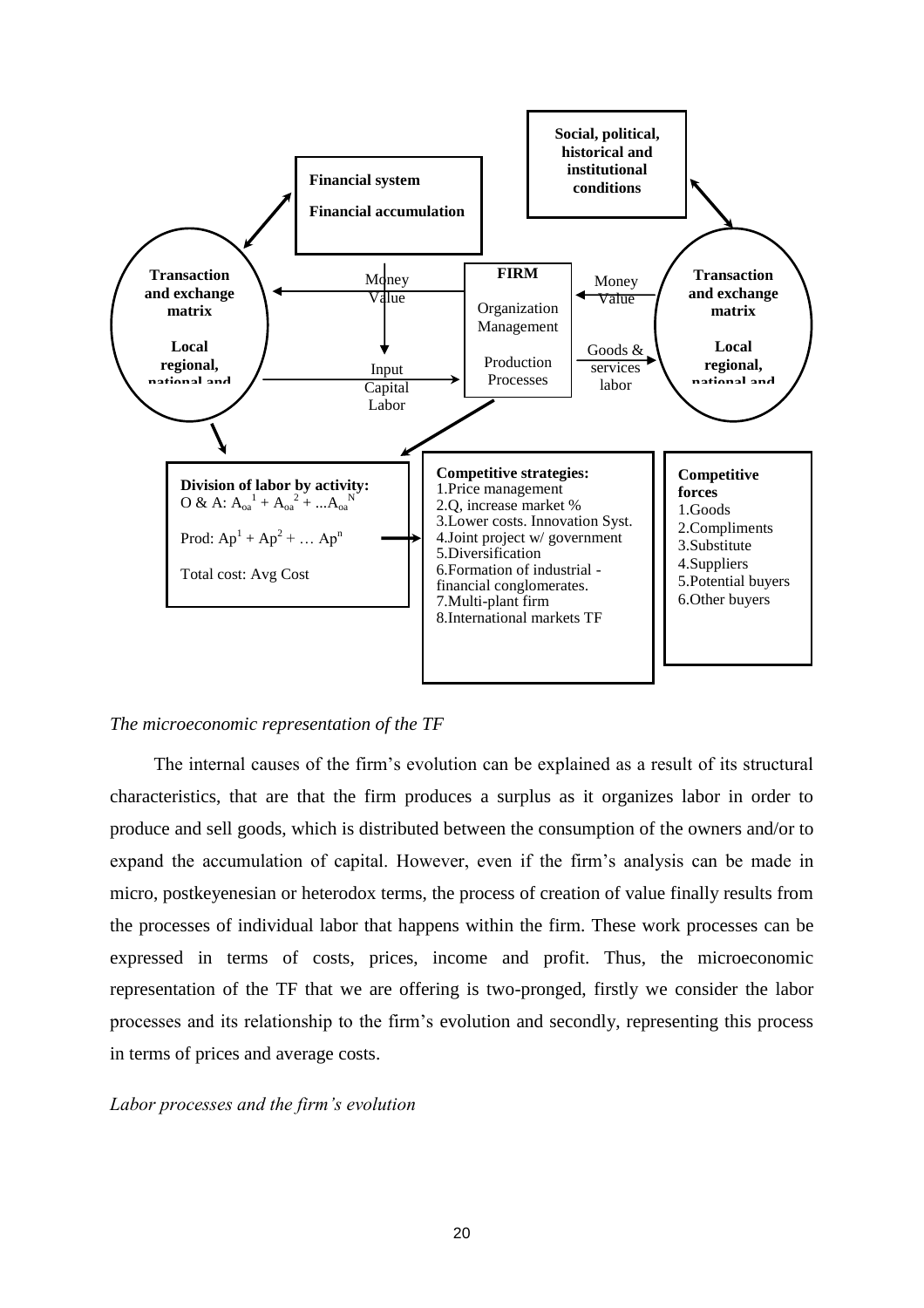Given the conditional relationship between the firm"s productive capacity and the market demand, analyzed by A. Smith<sup>61</sup>, the firm's evolution is associated to progress of the division of labor within it. One of the key concepts in this relationship is *productive capacity*. This expresses the maximum production volume that corresponds to the full utilization of the factors of production in a firm<sup>62</sup>.

The key point in the division of labor is that it expresses itself as an organization of the firm that is trained to face the market's growth, but above all to manage the firm's growth.<sup>63</sup> Hence, the firm's organization is in charge of facing the dynamic accumulation that happens within the firm. The appearance of the multidivisional enterprise and later the TF is the result of successive stages of maturation that are comprised of the accumulation of productive, financial, technological, knowledge and organizational resources that lead it to expand its activities beyond its country of origin.

The division of labor in the firm has consequences that can only be plainly appreciated in the TF i.e. the segmentation of the labor process in activities that can be geographically separated and dispersed in different countries of the world. This separation and differentiation of its labor activities opens up possibilities to apply economic calculations, to evaluate profitability, not only in terms of the costs of each process that conforms the chain of production, but in general to the functioning of all the firm"s areas. The firm"s systematic search to reduce costs or to achieve economies finds a new perspective in the world"s global relationships.

 $61$  A. Smith (1776). Even though a discussion exists over what determines if (the division of labor, the market or the opposite is true), we want to highlight the relationship of mutual correspondence. In Smith"s classic pin example, the increase in production volume resulted in the division of labor, required an similarly sized increment in the consumer market. Therefore, we assume, that in general, there is a correspondence between labor productivity (associated to the organization of labor) in the firm and the size of the market.  $62$  Hymer states: "In the *workshop*, a small number of individuals commonly work on a very restricted specialization…; the introduction of machinery assumed the appearance of new specialization and subdivisions, as well as a radical division of labor between those that plan it and those that do it, in other words, between capitalists and workers. The national company… In the beginning of this century, the rapid growth of the economy, as well as ample infusion processes had converted many small firms into large national enterprises, which were diversified functionally and geographically... now they tended to integrate backward as well as forward, … The administrative structure differentiated itself, distinguishing itself between personnel, finance, acquisitions and sales and engineering, an experimenting a strong specialization in each of the firm"s activities. … *The multidivisional company*… The variable nature of the market from 1920 assumed a continuous introduction of new products…. as well as a bigger differentiation between each line of production… The main enterprises subdivided to coordinate different products or brands to facilitate the development of new products. This lead to the creation of an intermediate level of administration in the firm, destined to coordinate the activities of each product division, specializing in the central management of strategic planning. *Multinational company. … As foreign operations grew … they tended to organize differentiated international divisions…" Hymer, 1982, pp. 220, 221, 222*

 $^{3}$  Hymer, 1982, p. 226.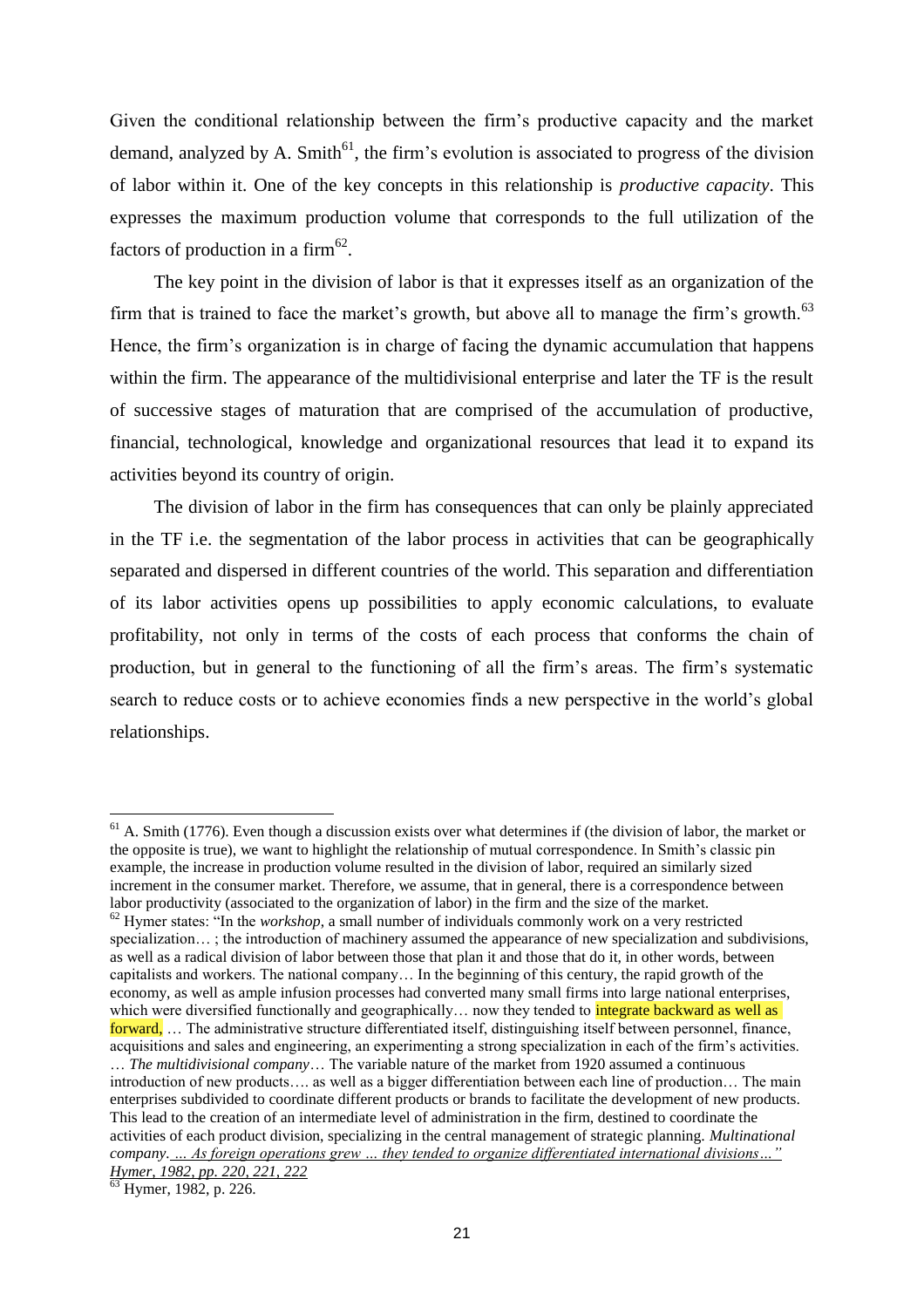As can be seen in figure 2, a reduction of any cost in the activities that are a part of the firm"s value chain, but segmented in the international stage, reduces the average costs as a whole and it increases the firm's competitiveness.

#### **2.5. The microeconomic representation of the firm**

The firm"s growth, labor, division of labor and the market growth processes can be expressed in terms of prices, quantities and costs. The assumptions or characteristics of the eclectic paradigm for the analysis of the transnational firm presented by Dunning are consistent with this and can be adapted to the present explanation.

Similarly to the mega-corporation, there was a surge of successful historical growth processes that allowed small enterprises to become medium and later big and giant enterprises. In general the TF evolved from a big or giant enterprise whose growth lead it to consider and make investments in the exterior. $64$  Those mega-corporations that operate in oligopolistic markets are more prone to becoming TF"s. Thus, it has been suggested that international expansion can be explained by the associations between oligopolization and transnationalization. This idea is supported by several empiric studies, from which we highlight Caves',  $65$  who found a positive correlation between the concentration of suppliers in the market of origin (oligopolistic) and transnational expansion.

Taking into account that the relationship between the firm"s size and transnational expansion, using the postkeyenesian microeconomic toolset, we have represented the firm"s evolution, from its origins as a small firm until its transformation into a TF in figure 2.

If we assume a conditional relationship between the size of the market and the firm"s production capacity, we can suggest that the local firm of size A, in market A, reports average costs  $AC<sub>a</sub>$ . If we assume that this firm is representative, these costs imply a price level, lets say,  $P_a$ . If we also assume that the firm operates at its average capacity, the average profits can be described as follows:  $A\prod = P_a - AC_a$ .

 $64$  Even though the transnational firm appeared at the end of the XIX century and the beginning of the XX, its main stage of growth in the international market is after the Second World War due to the " … intense development of productive forces that ocurred in the capitalist world that emerged after the economic, political and military post-war rearrangement, entering a fase of increasing growth in economic rivalries between capitalist powers and stronger competition between capitals." Minian, Isaac, "Rivalidad intercapitalista e industrialización e lsubdesarrollo", *Economía de América Latina*, no. 2, CIDE, México, 1979. Quoted from J.J. Martinez & E. Jacobs, in "Competencia y concentración: el caso del sector manufacturero", 1970-1975, en *Economía Mexicana*, No. 2. 1980.

<sup>&</sup>lt;sup>65</sup> Caves, Richard, "Multinational Enterprise and Economic Analysis" Cambridge University Press, Cambridge, 1982.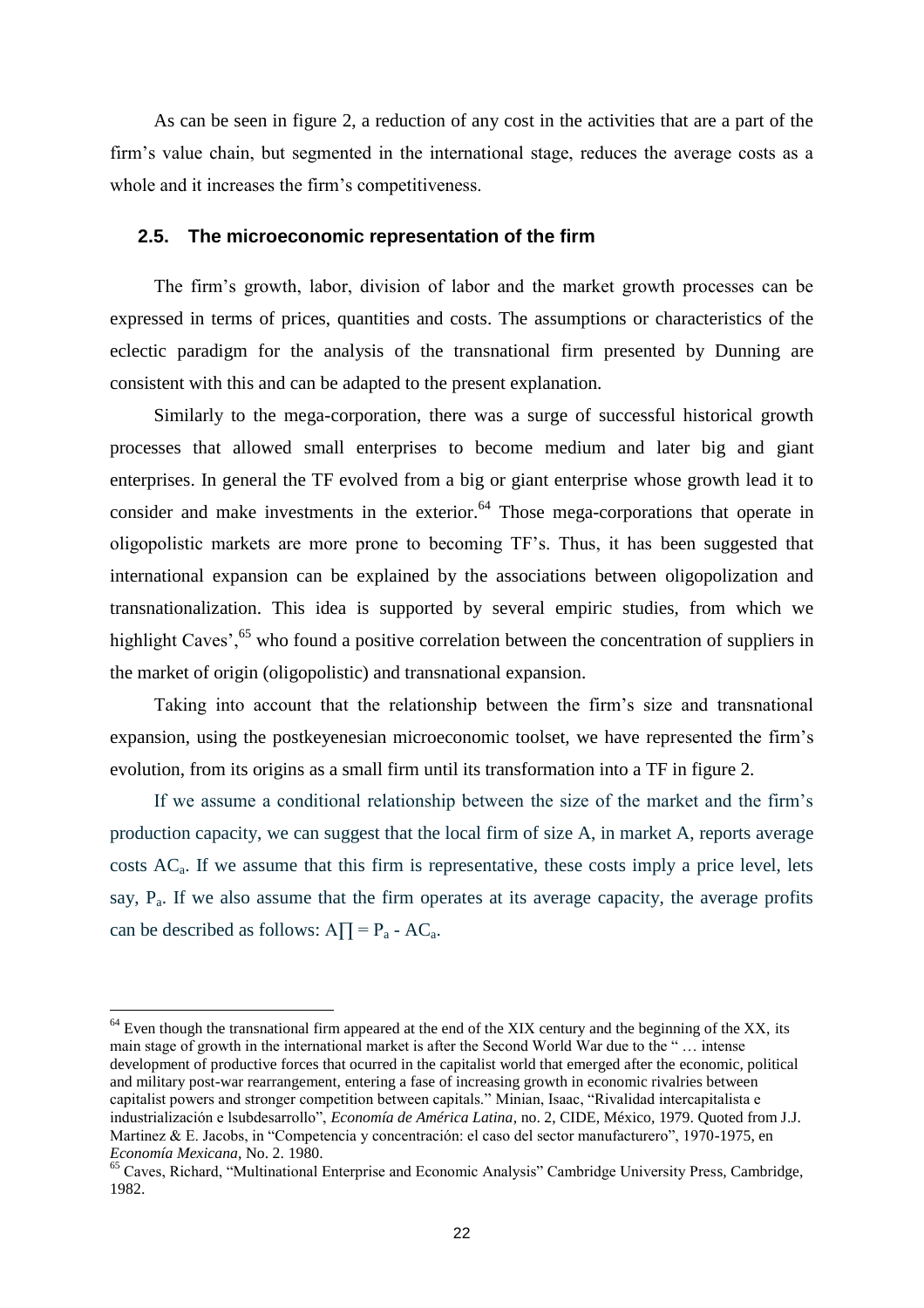Furthermore, if this firm is successful and introduces organizational and technological innovations, among other advantages, and thanks to its competitive strategies, it grows until it becomes a big firm or a national corporation, then we can represent it with a productive capacity of  $TC_n$ . With this installed capacity, the big corporation can fulfill a large portion of the national market"s demand that will be a concentrated and oligopolistic market. This situation is represented in figure 2 as  $AC_n$ , and a volume of production  $Q_n$ . Given its price fixing ability it can determine its profit margins and prices accordingly.

The giant enterprises (as shown by Curve  $AC<sub>n</sub>$ ), posses the capacity to participate in a large percentage of an oligopolistic market. Given that these markets operate in a capacity above the expected average gives them the opportunity to overcome, on the one hand, the internal market's variations and on the other, to become exporters.

Therefore, given its costs and its ability to fix prices, these firms can explore foreign markets, be it in developed or developing economies, and compete in such markets. It seems logical that the first step in becoming a TF is the exploration of markets and to become an exporter to the most promising ones. Dunning and Hymer's explanation for the firm's location can also take part in our explanation.

There seems to exist a virtuous cycle between the installed technical base"s capacity and the size of the local market that drives the decision of the creation of firms at the global level, that is benefited by the economies of scale that are derived from the segmentation and division of labor at the international level. Within its growth the firm achieves dynamic economies of scale that can increase when the division of labor expands to the international space, with which it obtains lower average costs than if it operated in a single country.

In its growth, the firms transforms into a TF, this can be represented by the average cost curve CMET (Its fair to remind ourselves that the graphic representation of the TF in the figure 2, is fundamentally an analytic representation, and even when we represent it with a single curve it does not mean that we are thinking of a single plan or a single firm in a country).

The big corporations foreign market penetration strategy, when its successful or seems to be, induces other oligopolic firms in the same industrial branch, to make similar investments in these markets. The studies of the Tf in growing economies (like F. Fajnzylber's), shows that the economic sectors in which they are found, are concentrated and oligopolic in a similar fashion to its market of origin.

The representation of the firm's evolution is shown in figure  $\frac{8.2}{1}$ , and it matches the several works on the TF from several economists. In his introduction to his masterpiece on the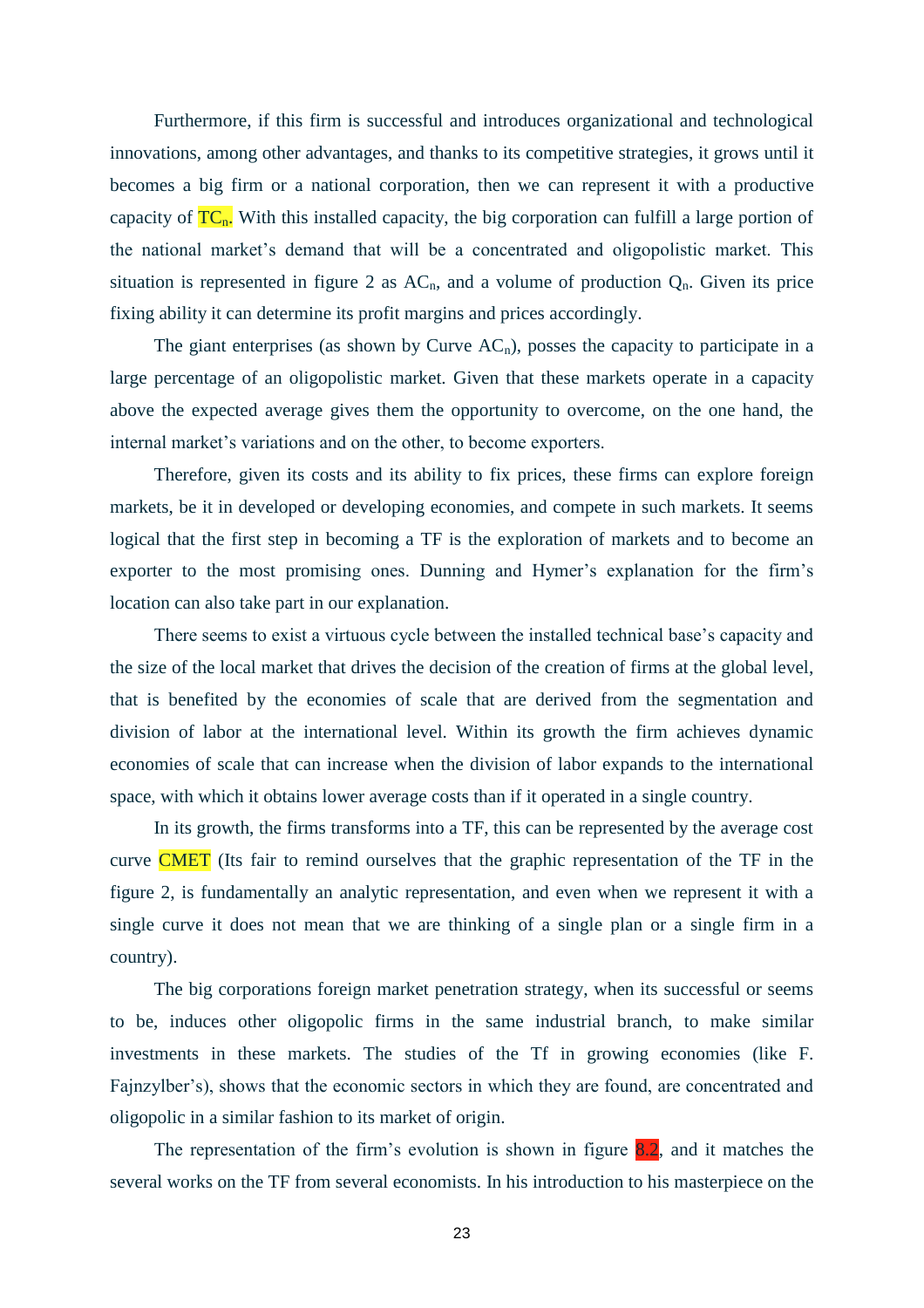firm's evolution and the context of accumulation that give place to the TF, F. Fajnzylber says: "The search for benefits, the hegemony over certain areas of the innovative capacity and the control over the market's resources has favored the growth of a certain number of firms in the developed countries, that become transnational firm, in other words, the path of national economies was progressively verified, looking for an opportunity where a more or less open, oligopolic situation could be found in the global economy".<sup>66</sup> H. Hymer's research shows the historic evolution to an extent that one could consider offering the *general law of accumulation*, which has been mentioned before and is represented in figure 2.



When the enterprises with oligopolistic structures in the global market (TFs), with productive, technological and organizational structures, and ample financial and knowledge resources, arrive in developing markets, alter the market structures, displacing national firms and allowing for a process of concentration which can be more aggressive than that which exists in their countries of origin.

In the sense, Hymer's thesis that states that the unequal character that is implied in the vertical organization and hierarchy of the TF is transferred to the international economy, generating new conditions for an unequal development. This inequality can be observed in figure 2, where on the left side we trace, the average cost curve for the local enterprise, which is found above the average cost curve at which the TF operates, (on the right). The costs